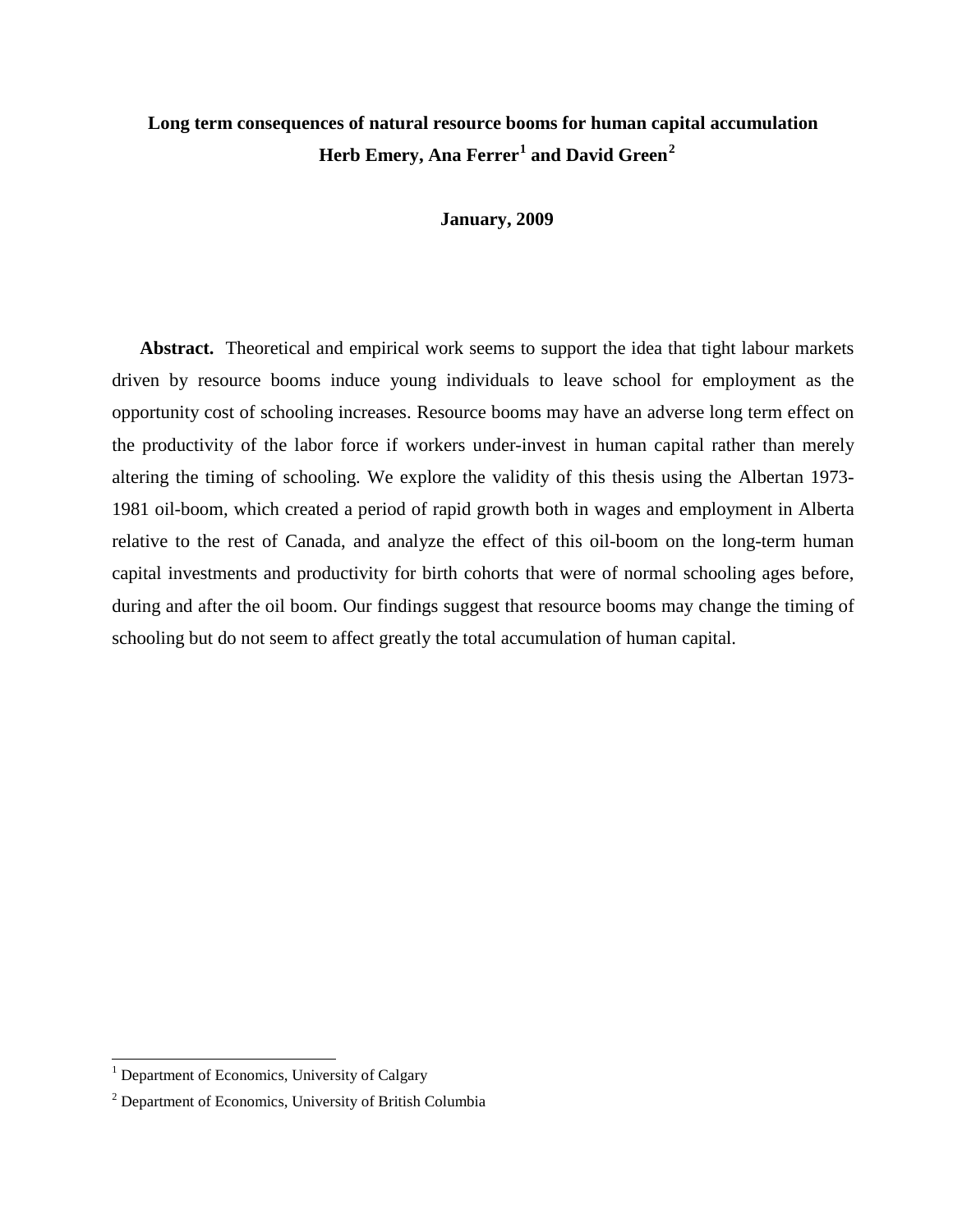### **Introduction**

<span id="page-1-0"></span> $\overline{a}$ 

Does natural resource wealth reduce future income levels by crowding out human capital formation? Standard models of human capital acquisition predict that a decline in the relative skill premium will induce individuals to leave school since the opportunity cost of schooling rises. This effect may be even more pronounced in the case of resource booms. Because resource industries traditionally employ low skilled workers, high wages arising from resource booms may crowd out human capital formation by pulling young individuals out of school. While evidence to date shows that resource booms reduce school enrolment, this may or may not imply long run problems. Whether it does depends on whether the short run reduction in enrolment reflects permanently lower levels of school attainment; a mere interruption to schooling that does not change ultimate educational attainment; or access to a source of finance that could ultimately lead to higher levels of schooling. We explore the long term effects on human capital formation of natural resource booms using the Alberta 1973-1981 oil-boom. The 1973 to 1981 OPEC oil crises generated high oil prices in Alberta which created a period of rapid growth both in wages and employment in Alberta relative to the rest of Canada.<sup>[3](#page-0-0)</sup>

A series of papers investigate the immediate impact of resource booms and changes in labour market conditions more generally on education choices in developed economies. Black, Mckinnish and Sanders (2005b) examine the impact of the 1973 OPEC oil crisis on coal prices in two mining states in the US. The oil embargo created a prolonged boom in the coal industry that increased the opportunity cost of education among low skill youth in these states. Their analysis of the effect of changes in skill premia on high school enrolment during the boom and subsequent crash suggests that persistent shocks to skilled wage differentials substantially reduce high school enrolment. More generally, several studies have looked at the effect of economic conditions in general and unemployment rates in particular on high school drop out rates. Although earlier studies by Duncan (1965) and Rumberger (1983) found contradictory evidence in this regard, a general consensus has emerged that favourable economic conditions reduce high school enrolment (Neumark and Wascher 1995, Rees and Mocan 1997, Beaudry, Lemiuex and Parent 2000), and high school completions (Goldin and Katz 1998).

<sup>&</sup>lt;sup>3</sup> The idea that resource booms affect human capital investment in Alberta seems supported by casual observation In Alberta, males are opting to "drop-out" of high school to work in the oil patch during the recent boom. Calgary Herald April 23, 2006, and Globe and Mail, July 29, 2008.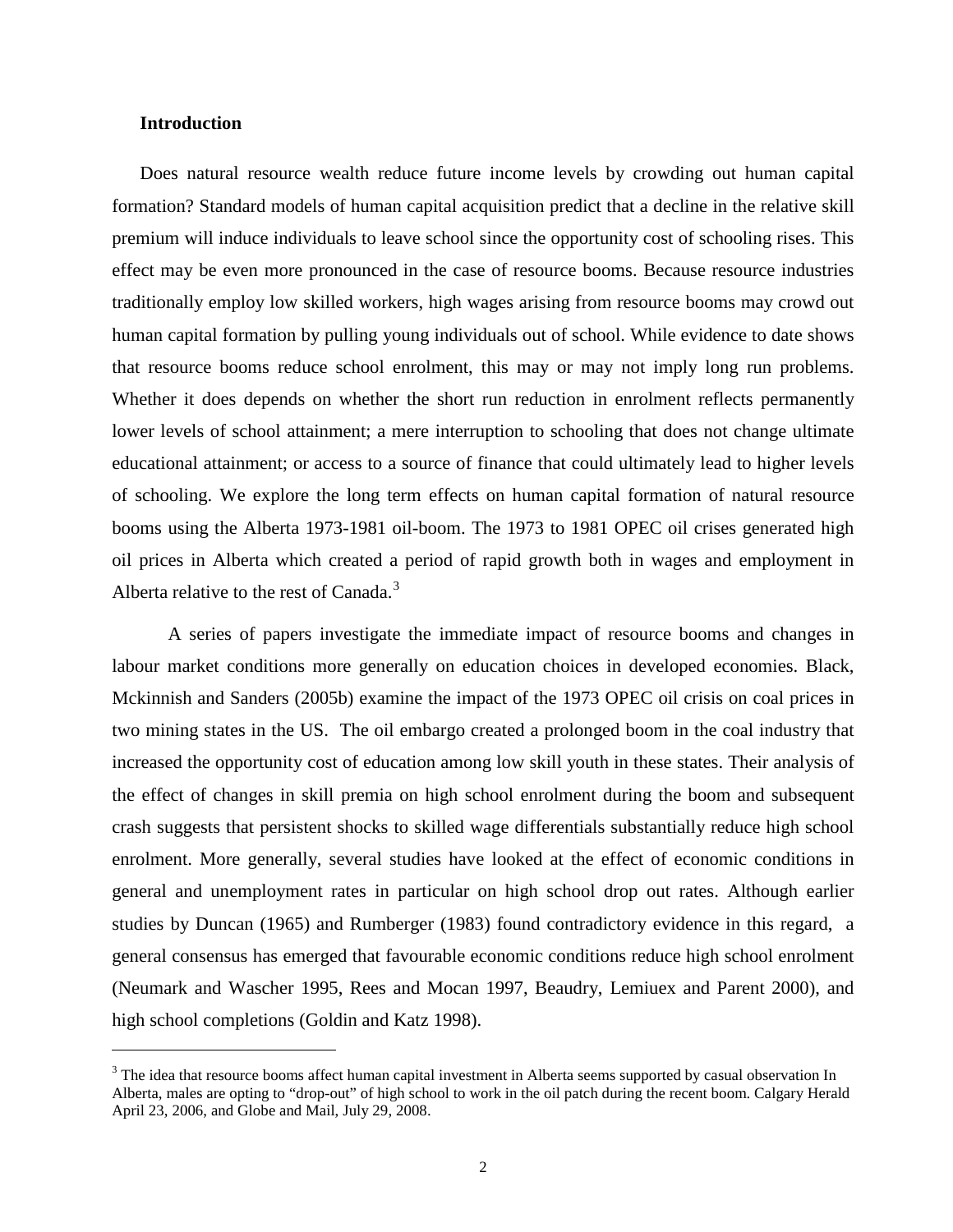Whether sharp changes in short run economic conditions have longer term impacts on educational outcomes, however, remains an open question.<sup>[4](#page-1-0)</sup> On first consideration, it appears that large, sudden changes in the price of natural resources will have long term impacts on education by raising the opportunity cost of schooling. This, in fact, is one of the claimed channels for "resource curses".<sup>[5](#page-2-0)</sup> That short and long run outcomes might diverge, though, gains credibility when one considers the literature that shows that transitory resource booms do not appear to have permanent effects on labour market outcomes. Carrington (1996) investigates the adjustment of the Alaskan labour market between 1974 and 1977 when the Trans-Alaska Pipeline was under construction. He finds that flexible wages and elastic labour supplies implied that this particular short run demand shock had no long run impacts. Coe and Emery (2004), using wage data for 13 Canadian cities that spans the oil price shocks of the 1970s and 1980s, find no evidence that regional labour demand shocks result in permanent changes in relative real wages across provincial labour markets in Canada for building trades. As Lemieux and Card (2000) suggest, given that people can go back to school later in life, these temporary shocks may not have an effect on ultimate educational choices. Conversely, in a world in which students face financial constraints on educational investment, a temporary resource boom could allow some individuals to finance more education than would otherwise have been possible for them. In that case, we could observe short run reductions in enrolment as the individuals work during the resource boom to accumulate savings, but longer term increases in educational outcomes relative to the counterfactual case with no resource boom.

In this paper, we use the same resource boom episode as Carrington (1996) and Black, Mckinnish and Sanders (2005b) (the 1970s oil crises) to explore the impact of a resource boom on long run educational outcomes. Our focus is on education outcomes in the province of Alberta, which has the large majority of Canada's oil reserves. Our analysis differs from that in Black et al. (2005a,b) primarily because we focus on impacts on ultimate educational attainment as measured by levels of school completion rather than immediate impacts on enrolment. Further, the possibility of returning to school after the boom also changes the focus of our analysis from high school related outcomes along (i.e., enrolment and graduation rates) to higher levels of educational

<span id="page-2-1"></span><sup>&</sup>lt;sup>4</sup> Other types of short run shocks (e.g. famines or war) are likely to have long lasting effects (Meng and Qian, 2009).

<span id="page-2-0"></span><sup>5</sup> Gylfason et al. (1999) and Gylfason (2001) and argue that low growth and income levels in resource abundant economies could be due to low human capital accumulation. They observe that public expenditures on school and school enrolment rates are inversely related to natural resource abundance.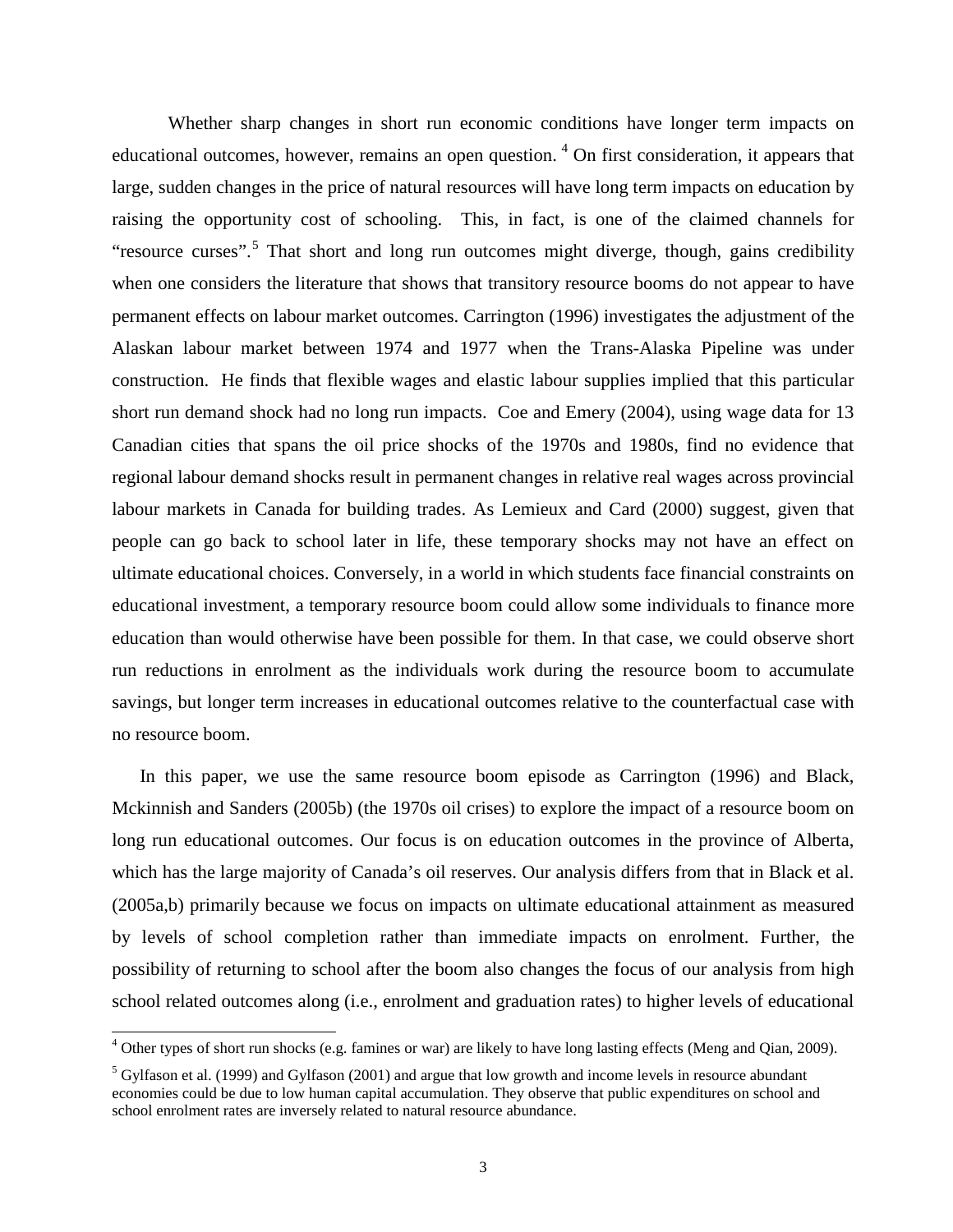attainment. Once we consider the possibility that earnings in a resource boom could be used to finance post-secondary education, the impact of the boom on high school graduation rates becomes complex. Hence, it is of interest to consider not only people who are at the margin of graduating or not graduating from high school but also people who may have decided not to continue on to postsecondary education at the time of the boom. Indeed, our main results show that more males dropped out of high school during the boom but that the proportion attending post-secondary education also fell, implying that the proportion listing their highest level of education as "high school graduate" at the time did not change. Only by considering higher levels of educational attainment can we make sense of the apparent lack of response in high school graduation to the boom.

We use a variety of data to assess the human capital accumulation of the cohorts of Albertans most affected by the oil boom. The 2003 International Adult Literacy Survey (IALS) allows us to look at the schooling attainment and literacy achievement of these cohorts compared to the rest of Canada. The IALS offers an in-depth look into skills accumulation because of the inclusion of a direct measure of cognitive skills through literacy tests. Moreover, the IALS includes a question on where the individual attended high school, which is very useful for our investigation. We also use Census data to construct synthetic cohorts which we follow over time to track the evolution of their schooling achievement over the years and assess the long term consequences of the oil boom. Overall, our results indicate that resource booms may change the timing of human capital accumulation, but they do not have negative consequences on ultimate levels of schooling. If anything, it appears that resource busts are the problem for resource abundant economies as we find that following the collapse of oil prices, human capital formation in Alberta fell behind that of the rest of Canada.

The following section provides background information on the Alberta oil boom. Section 3 describes the data we use for analysis. Section 4 discusses our results and section 5 concludes.

## **2. The Alberta oil boom**

During the 1970s, world oil prices increased as a result of what have been called the first and second OPEC oil crises (Figure 1). In 2002 purchasing power terms, the price of crude oil increased from \$16 per barrel in 1972 to \$99 per barrel in 1980. Prices started to fall after 1981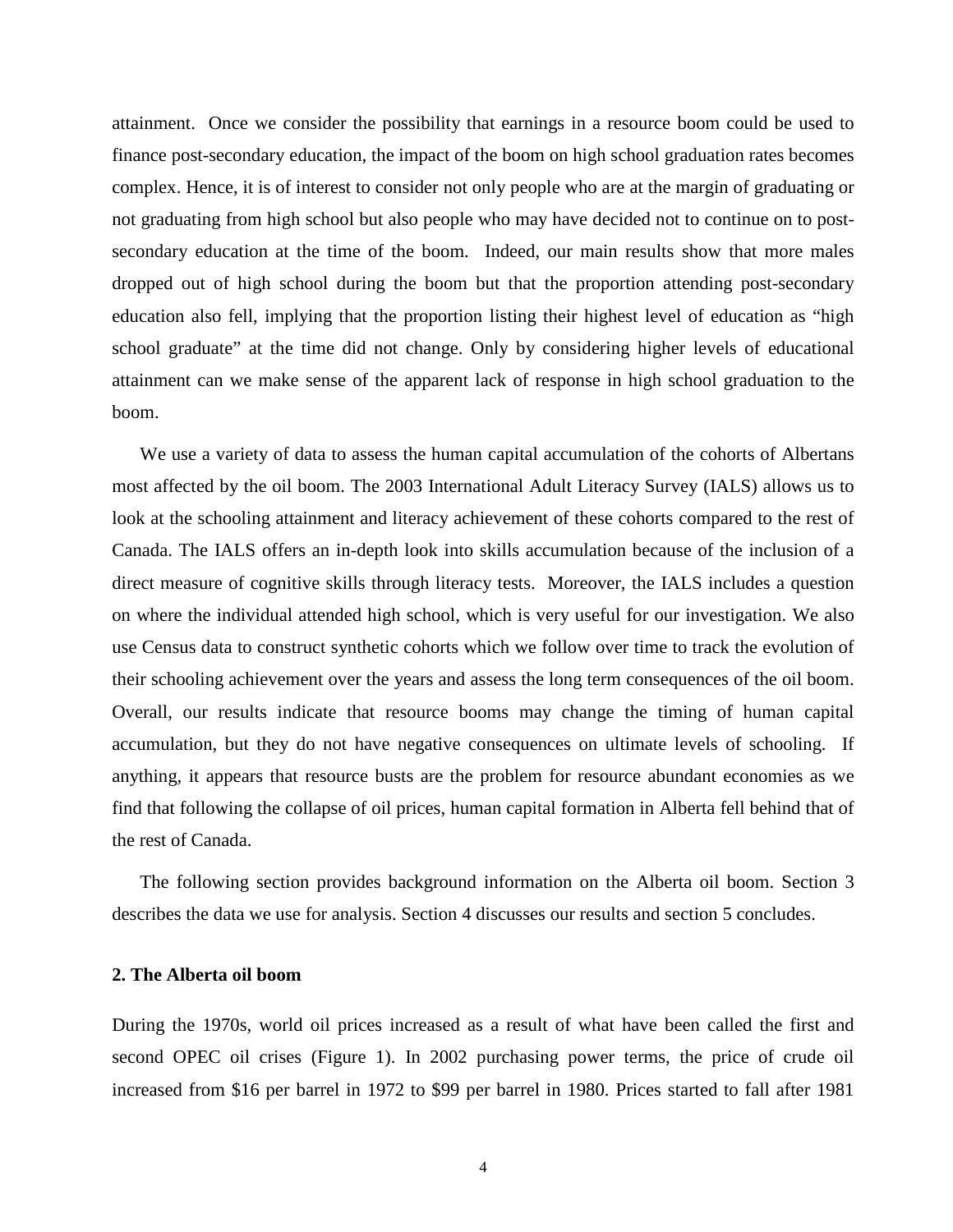reaching \$75 per barrel in 1982, and \$60 per barrel in 1985. World oil prices collapsed to \$30 per barrel in 1986 when OPEC's pricing agreement unwound. In Canada, the decline in oil prices was accentuated by the federal government's National Energy Program (NEP), introduced in 1982. The NEP was an attempt to shield the Canadian manufacturing sector from the effects of higher oil prices, effectively sharing the resource rents from Alberta oil with the rest of the country. To do this, under the NEP the Canadian price of oil was mandated to be half of the world price (Emery 2006). That this policy was not implemented until after world oil prices were declining reflected lags in policy making.

It has been well documented that the Alberta economy's boom in the 1970s and early 1980s, and subsequent bust, resulted in dramatic changes in its labour market and incomes relative to the rest of Canada and the other western Canadian provinces. [6](#page-2-1) One reason the oil boom was particularly influential for Alberta was the level of investment that followed the rising oil price. As Figure 2 shows, at the height of the oil boom, on a per capita basis, investment expenditures in Alberta were more than double those in Ontario and the neighbouring province of Saskatchewan. With falling oil prices after 1980, the announcement of the NEP and a sharp recession, investment in Alberta plummeted back to the per capital levels of the other provinces.

The boom translated into increasing employment opportunities in Alberta relative to the rest of Canada, particularly for males (see Figure 3a). Employment rates in Alberta for males aged 16 and over were over 80% during the late 1970s until 1981 - 6% points higher than Ontario, which had the next highest employment rate. By 1983 Alberta's employment rate was at similar levels to Ontario's. Employment rates for females were higher than in the rest of Canada as well, but they remained higher after the boom, suggesting that this is part of a long term pattern rather than an effect of the boom (Figure 3b). Figure 4 shows that personal incomes in Alberta increased relative to the Canadian average and in comparison to the other prairie provinces of Manitoba and

<span id="page-4-0"></span><sup>&</sup>lt;sup>6</sup> See Emery (2006) and Emery and Kneebone (2008). Mansell and Percy (1990) showed that the boom and bust conditions in Alberta were more pronounced than in the rest of Canada and in comparison to oil producing states in the US. Alberta accounts for nearly 80% of Canada's oil production and even today, Alberta remains remarkably dependent on energy exports compared to the other provinces. In 2009, exports from Alberta were 40% of the provincial GDP, two thirds from mining and oil and gas extraction. Over 80% of these exports go to the US (The Canada West Foundation (2010, chapters 10 and 11) [http://cwf.ca/CustomContentRetrieve.aspx?ID=1207055\)](http://cwf.ca/CustomContentRetrieve.aspx?ID=1207055).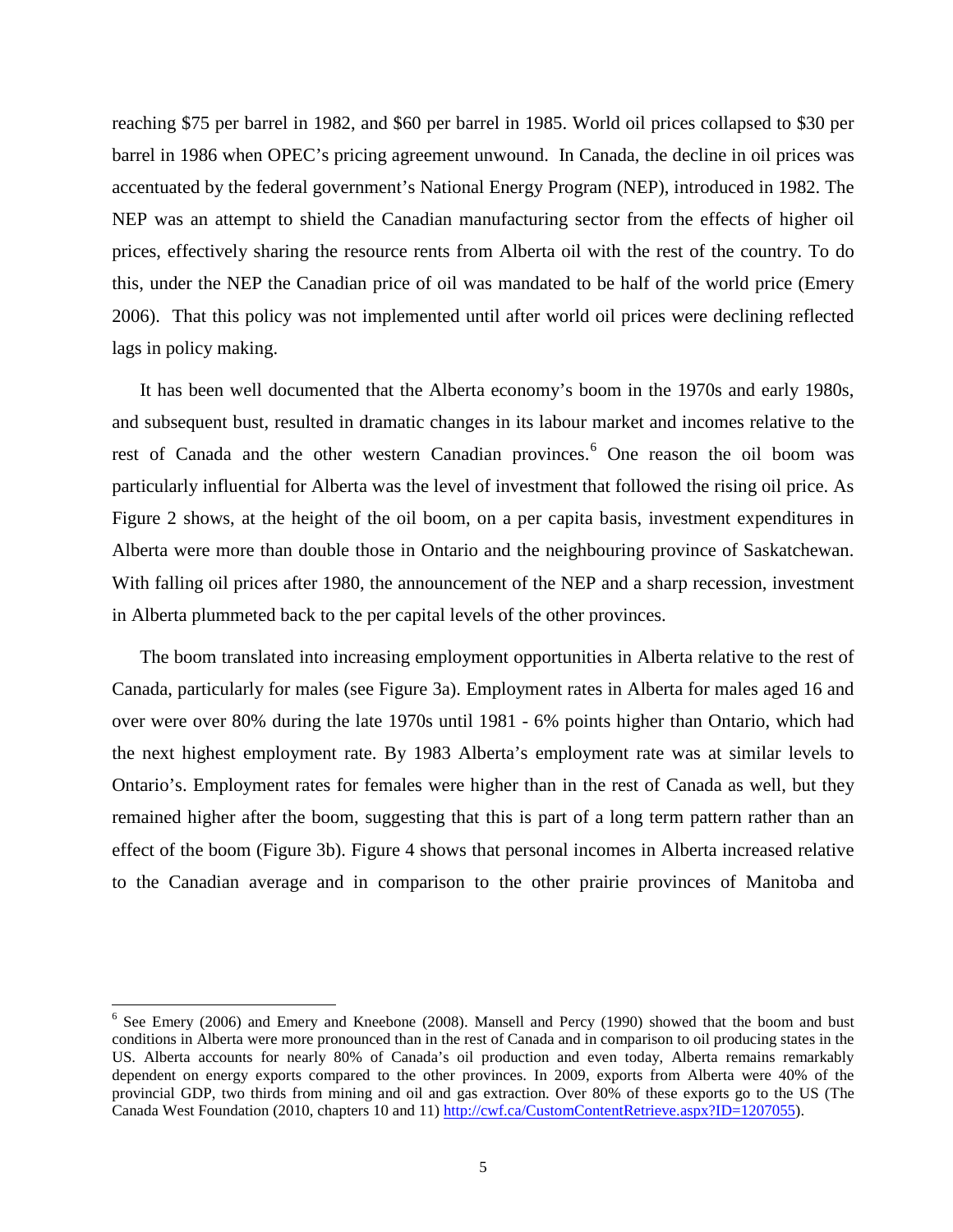Saskatchewan. Reflecting the collapse of oil prices and investment spending in Alberta after 1980, Alberta's income advantage relative to the other provinces was gone by the mid-1980s.<sup>[7](#page-4-0),[8](#page-5-0)</sup>

Our interest is in the impact of this boom on post secondary education trends. In Canada, students complete high school after 12 grades of school which is for the most part publicly funded.<sup>[9](#page-5-1)</sup> Since 1954, all provinces set the minimum age for leaving school at 15 or 16 (Oreopoulos 2006). After the basic 12 years of education, provinces have similar post-secondary education systems comprised of colleges that provide technical/vocational education, and universities. In Figure 5, we present post-secondary enrolment rates by province. Two points are readily apparent from this figure. One, Alberta and the other western Canadian provinces (British Columbia, Saskatchewan and Manitoba), which are all resource abundant, have persistently lower postsecondary enrolment rates compared to Ontario. Second, during the second OPEC oil price shock, 1978-1982, post-secondary enrolment in Alberta was lower than in the other western Canadian provinces. With the end of the boom after 1982, the level of enrolment in post-secondary education returned to a level comparable to the other western provinces.

The negative relationship between post-secondary enrolment in Alberta and oil prices is made apparent in figure 6, which shows oil prices on the left hand axis and the difference in post secondary enrolment between Alberta and the rest of Canada on the right hand axis. In rough terms, the peaks of the oil price series correspond to the valleys in the enrolment gap, suggesting that, similar to the case of coal prices in the US, Alberta's oil boom had an impact on enrolment rates.<sup>[10](#page-5-2)</sup>

#### **3. Data Description**

<sup>&</sup>lt;sup>7</sup> Weekly wages were also higher in Alberta. Figure 4 in Emery, Ferrer and Green (2011) shows weekly wages in Medicine Hat (Alberta) and two other similar sized towns in Saskatchewan (Prince Albert) and Ontario (Pembroke). Medicine Hat weekly wages spike during the oil boom relative to the other two cities. This is particularly striking in the comparison with Prince Albert since Saskatchewan is the adjacent province to Alberta and, apart from the oil boom the two provinces share many similarities.

<span id="page-5-0"></span><sup>&</sup>lt;sup>8</sup> The increased pressure on Alberta's labour demand was not restricted to the oil and gas sector. Construction, for instance, was also a major contributor to the upward wage movements in the boom economy (Mansell and Percy 1990).

<span id="page-5-3"></span><span id="page-5-1"></span><sup>&</sup>lt;sup>9</sup> The exceptions are Quebec where high school ended at grade 11 and Ontario prior to the 1990s, where students could graduate either after grade 12 or 13 (the latter being typically for those going on to university). Students in Quebec intending to attend university typically attend a preparatory college, CEGEP, which is a universally public funded two year college program.

<span id="page-5-2"></span><sup>&</sup>lt;sup>10</sup> The correlation coefficient is -0.28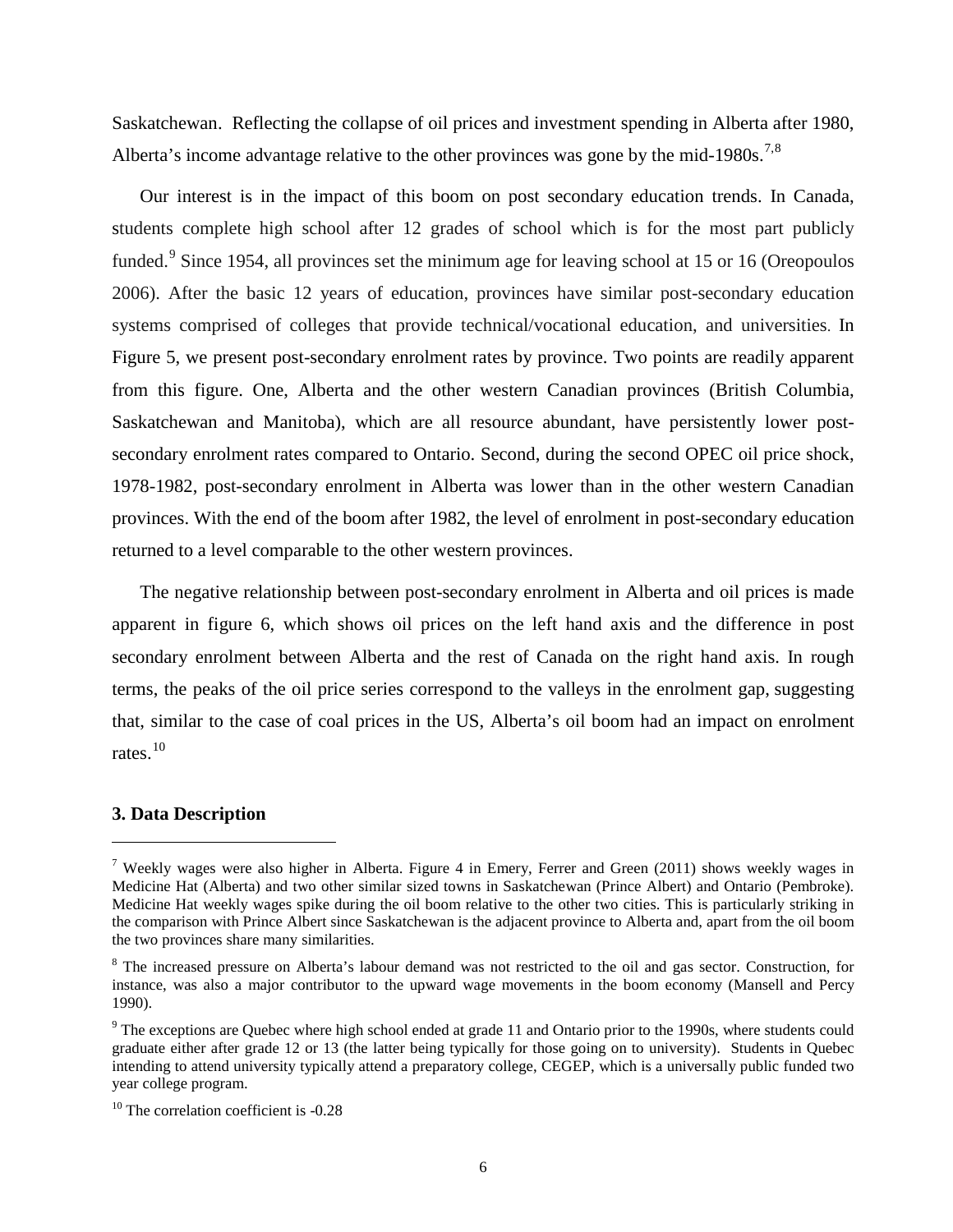The 2003 IALS is based on the Labour Force Survey (LFS – Canada's equivalent to the US CPS) sampling frame and contains both standard survey questions and the results of literacy tests completed by the respondents. The literacy questions are designed to elicit competencies in cognitive tasks related to everyday life and work rather than just being measures of whether a person can read. As such, they can be seen as providing measures of cognitive skills possessed by the respondent at the time of the survey. The literacy tests were administered on three domains (prose and document comprehension, numeracy, and problem solving). We use the average of the scores on the three domains of the tests as our measure of literacy.<sup>[11](#page-5-3)</sup> A further advantage of the IALS is that in addition to province of birth, it identifies the province in which a respondent attended high school. This allows us to be more precise about the identification of cohorts that were affected by the Alberta oil boom specifically at the time they were making high school completion and post secondary schooling decisions.

To measure long term educational attainment in the IALS data, we use the highest degree attained. We also construct two rough measures of school interruption based on the average number of years that it takes to complete different degrees and the respondent's answer on when he or she was last in school. We define an indicator of "Interrupted schooling-Completed Education" that takes value 1 if a person *obtained a degree* and was last in school at an age above the "typical" age at which a student would complete that degree if he or she were in school continuously. Similarly we define an indicator of "interrupted schooling-Uncompleted Education" that takes value 1 if a person attended PS schooling *without completing a degree* and was last in school at an age above the "typical" age to complete that degree.

<span id="page-6-1"></span>Despite the advantages of the IALS for defining the cohorts of interest and providing better measures of skill than are usually available, it has the disadvantage of being a relatively small, one-time cross-sectional survey. Therefore, in addition to the IALS, we use data from six of the Censuses of Canada (1976, 1981, 1986, 1991, 1996 and 2001) to study the evolution of the education attainment of the cohorts affected by the oil boom.<sup>[12](#page-6-0)</sup> Census years are pooled together to

 $<sup>11</sup>$  The three measures are highly correlated. We use the average of the three measures to avoid multicollinearity issues,</sup> as in Green and Riddell (2003) and Green, Ferrer and Riddell (2005).

<span id="page-6-0"></span> $12$  Although the 1971 Census is available, the questions on education are too different to construct measures comparable to Census data for following years.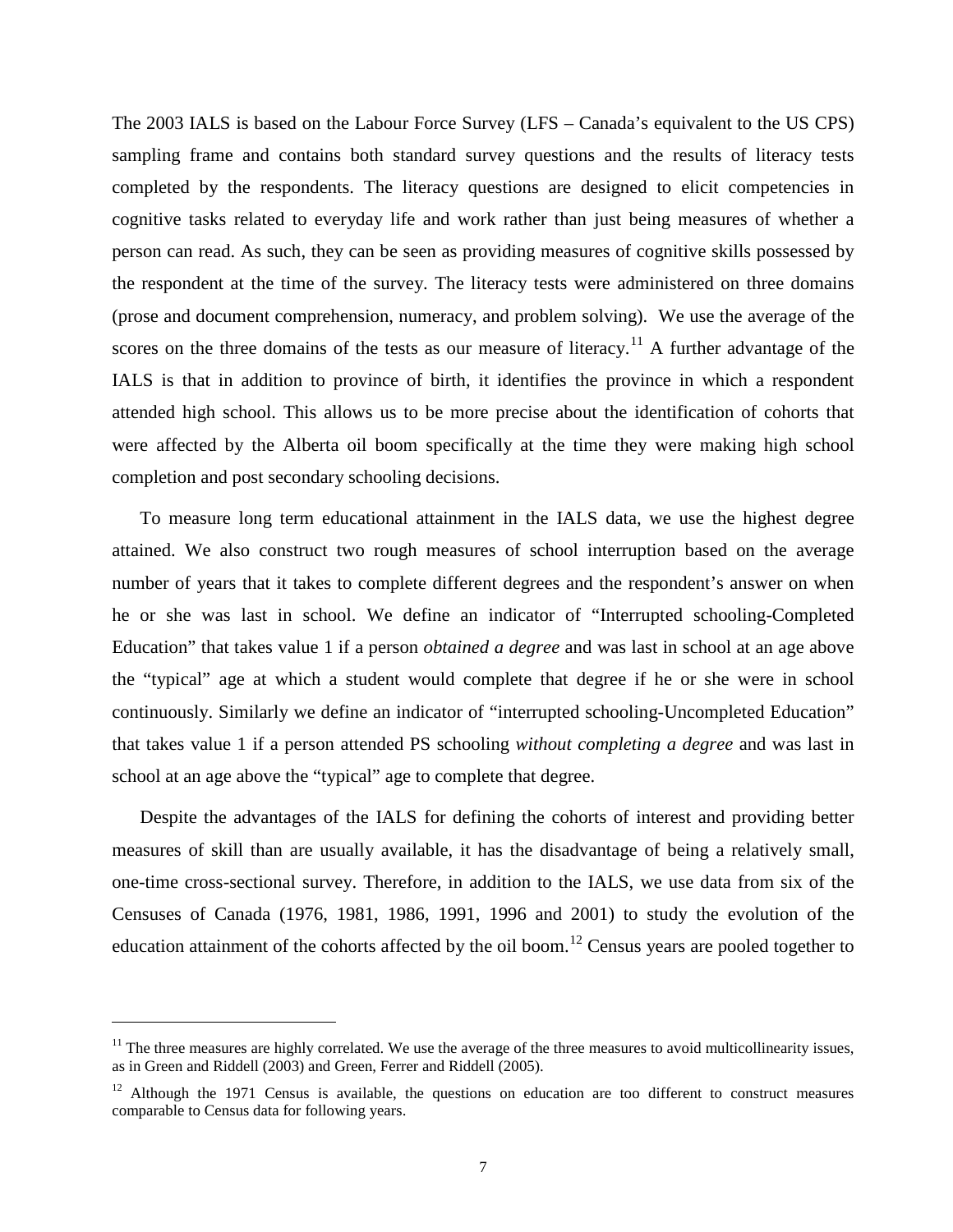construct a pseudo panel that follows birth cohorts over time. An additional advantage of the Census is the larger number of observations.

The Census reports province of birth rather than the province where the individual was in high school, and we use this variable together with age as the closest way to identify the cohorts affected by the Alberta oil boom.<sup>[13](#page-6-1)</sup> The highest level of education achievement variable is defined in the same broad way as for the IALS data but we are able to take advantage of greater detail and sample size to create more refined educational categories. In particular, we are able to separate the non-university post-secondary category into different levels based on years of post-secondary schooling (less than one year, 1 to 2 years and 3 to 4 years). University degrees are all considered together as they involve a relatively small number of observations.<sup>[14](#page-7-0)</sup>

We restrict the IALS sample to include non-Aboriginal, non-immigrant individuals aged 16 to 55 who answer the relevant questions on educational attainment and province of high school. We eliminate Aboriginal respondents because many were involved in a separate education system and cut immigrants to make sure we are following people actually affected by the boom. We truncate our sample at age 55 to avoid issues relating to early retirement. Our final sample from the IALS has 10,369 male and 12,412 female observations. Survey weights are used through the analysis. With Census data, we similarly restrict the sample to include non-Aboriginal, Canadian-born individuals aged 16 to 55 for whom we have reported age, education, and province of birth.<sup>[15](#page-7-1)</sup> The Census sample has about 800,000 observations for each gender.

We define birth cohorts using 4-year groupings to ensure sufficient sample size in each cohort. Using the oil price changes discussed in section 2, and the timing for when a given 4 year birth cohort would have been attending high school, we define five birth cohorts of interest:

 $13$  The fraction of Alberta born individuals, younger than 19 that reside in Alberta in a given census year (Appendix Table 2) is 85% which is close to the 83.3% fraction of individuals born in Alberta that attended high school in Alberta, according to the IALS (Electronic Appendix Table 3). Therefore, the use of province of birth rather than province of attending age for high school to define the boom cohort is not likely to largely influence our Census results.

https://webdisk.ucalgary.ca/~aferrer/the%20long%20term%20consequences%20of%20resource%20boomsappendix/Appendix.pdf

<span id="page-7-0"></span><sup>&</sup>lt;sup>14</sup> Electronic appendix Table 1 provides a comparison between the fractions of individuals in each education level across the two data sets.

<span id="page-7-2"></span><span id="page-7-1"></span><sup>&</sup>lt;sup>15</sup> Educational categories correspond to the highest level of education attained (less than high school graduation, high school graduates, non-university post-secondary graduates, and Bachelor's or higher university degree).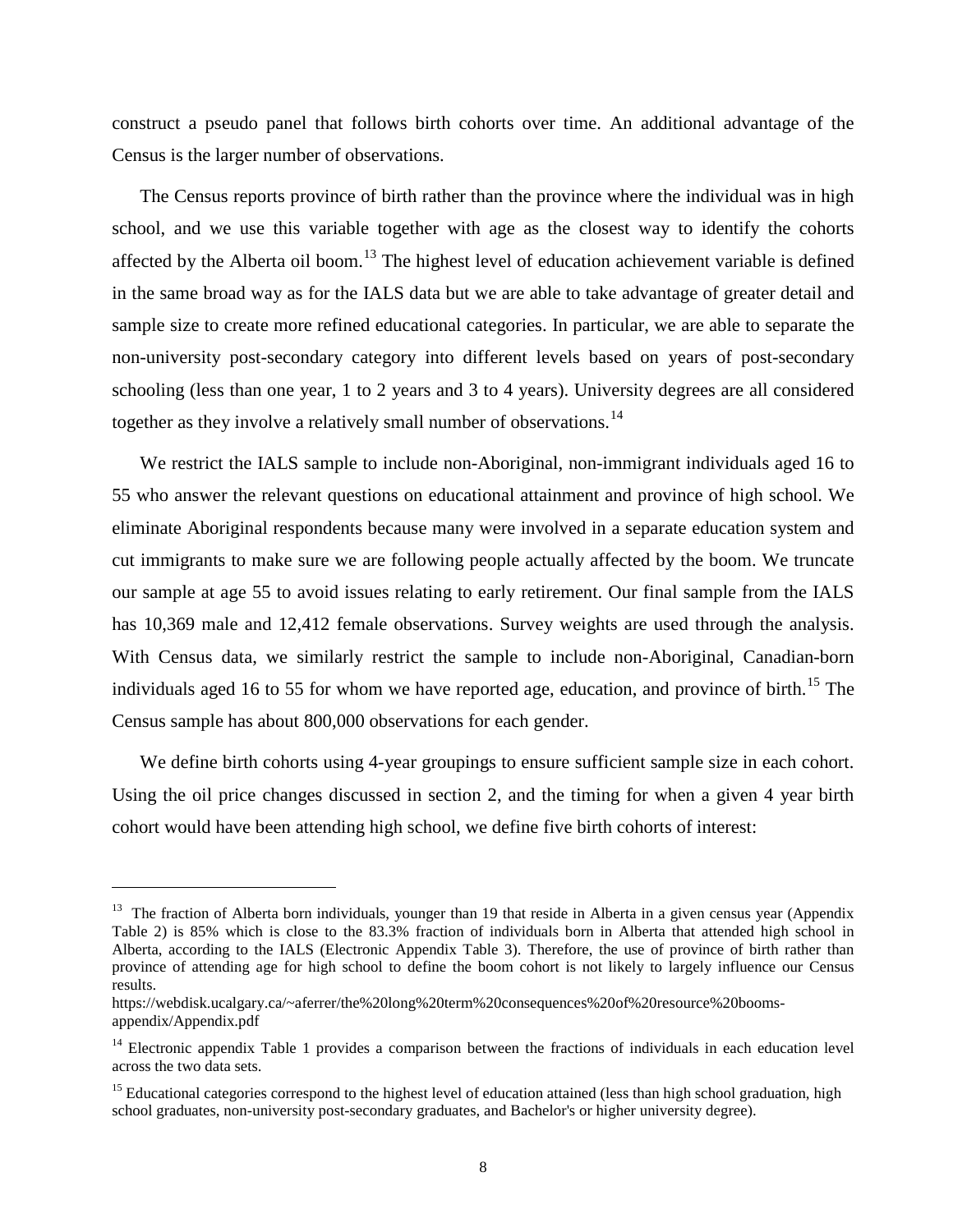- The Pre-boom cohort includes individuals born between 1953 and 1956 who turned 17 between 1970 and 1973.
- The Early-boom cohort includes those born between 1957 and 1960 who turned 17 between 1974 and 1977 during the first OPEC oil shock.
- The Boom cohort includes those born between 1961 and 1964, who turned 17 between 1978 and 1981 during the second OPEC oil shock.
- The Slow-down cohort includes those born between 1965 and 1968 who turned 17 between 1982 and 1985 when the federal government set the Canadian price of oil at half of the world price.
- The Collapse cohort includes those born between 1969 and 1972 who turned 17 between 1986 and1989 when the OPEC price agreement collapsed.
- The Post oil shock cohort includes those born between 1973 and 1978 who turned 17 between 1990 and 1995 when oil prices remained low.

In addition to the birth cohorts of interest, we include a dummy for those born after 1978. Individuals born between 1942 and 1952 are also included in the sample as the reference group. We drop those born before 1942 to avoid changing the composition of the sample as these individuals age and retire.

### **4. The long run educational attainment of the Alberta oil boom cohorts**

## **4.1. Evidence from IALS**

We begin by using the IALS data to examine differences in literacy and educational achievement for the cohort who attended high school in Alberta during the oil boom relative to the same birth cohort attending high school in the "rest of Canada". To provide context, Table 1 shows a crosssectional snap shot of levels of school achievement and literacy levels for Alberta and the rest of Canada in 2003 (i.e., for all cohorts combined). According to these figures, Alberta males are not significantly different from males in the rest of Canada in terms of high school dropout or graduation rates. They are more likely to have non-university post-secondary degrees rather than university degrees relative to those in the rest of Canada, and a higher fraction report some (unfinished) post-secondary education. Male literacy levels are generally higher in Alberta than in the rest of Canada. Among those with completed education, a similar fraction completed their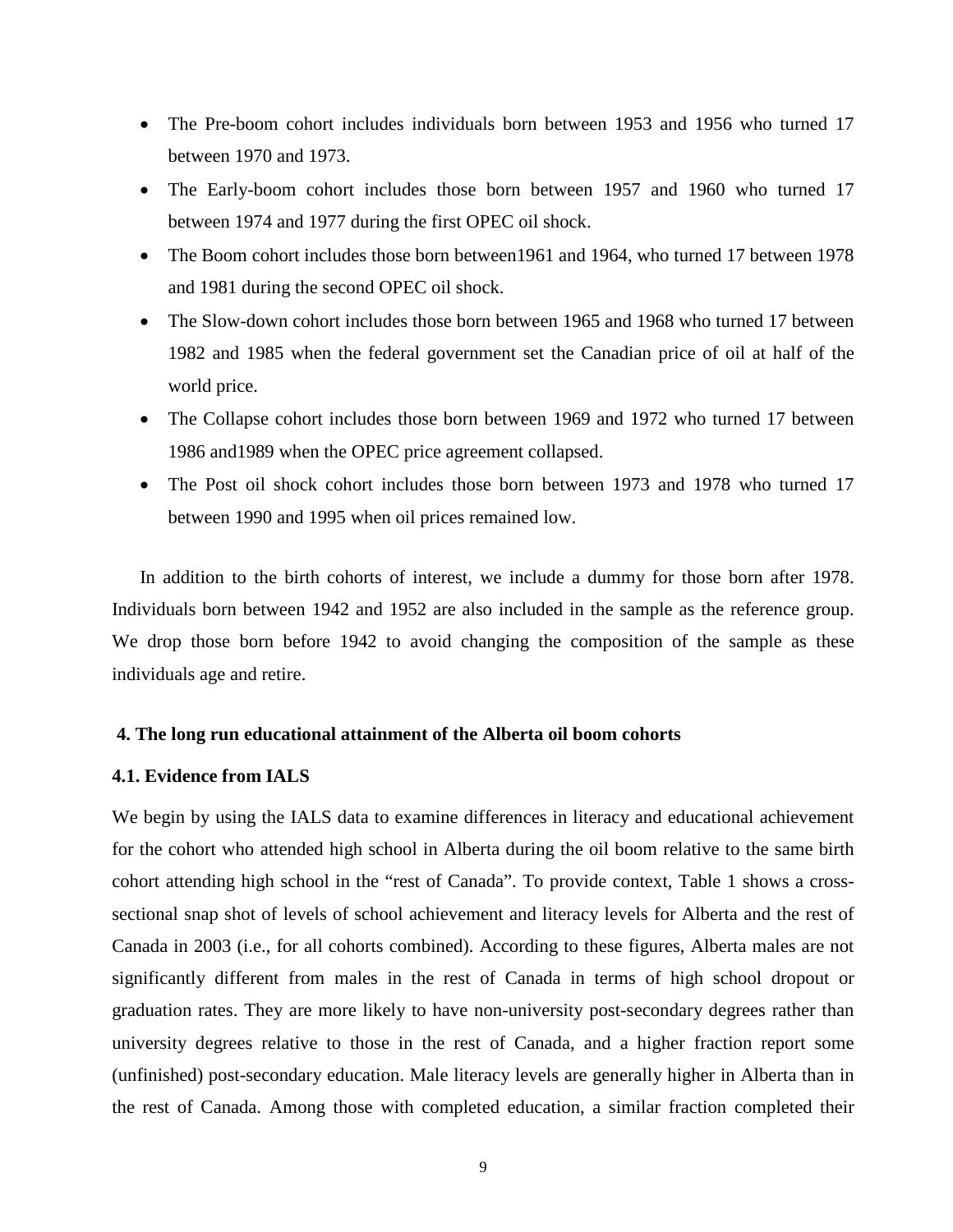degree after the average age of completion in Alberta and the rest of Canada. However, a higher fraction of Alberta males returned to (but did not finish) PS schooling after the average age of completion (61.5% versus 54% in the rest of Canada). The figures for females, in contrast, indicate that Albertan females are better educated than other Canadians. In particular, although Alberta females show similar overall levels of post secondary education, a higher fraction have university education than in the rest of Canada.<sup>[16](#page-7-2)</sup>

To investigate the long term effect of the boom on educational attainment, we perform a simple difference in difference (DD) exercise on the effect of the Boom in Alberta. We restrict our attention only to the Pre-boom and Boom cohorts. This provides the cleanest measure since the remaining cohorts faced partial boom or bust conditions. Our specification is, then,

(1) Ed. 
$$
level_{icp} = \alpha_0 + \alpha_1 P + \alpha_2 CohRoom + \alpha_3 \sum_p P x CohRoom + \alpha_4 X_{icp} + e_{icp}
$$

where, *i* indexes individuals, c indexes cohort (boom and preboom) and *p* indexes province. *P* is a vector of 8 provinces of high school indicators (British Columbia, Alberta, Manitoba, Saskatchewan, Ontario, Quebec, Maritimes –Nova Scotia, New Brunswick, Prince Edward Island– and Newfoundland and the North Western Territories), *CohBoom* is an indicator corresponding to whether the individual belongs to the Boom cohort (born between 1961 and 1964). In some specifications we add a vector of individual characteristics (*X*) which includes mother's level of post secondary education and whether the father worked when the respondent was 16.

The province indicators control for other factors at the provincial level that may have affected educational attainment whereas the boom indicator controls for changes in educational attainment specific to the boom cohort. The interaction between the provinces and the boom cohort reflect the changes in educational attainment that are specific to the cohort in that province.

<span id="page-9-0"></span>Estimation of an equation such as (1) naturally raises issues about getting appropriate standard errors in the presence of clustering. Recent work has emphasized that simple clustering methods do not necessarily provide a solution when there is small number of groups (province-cohorts in our case) even if the number of observations within a group is large (see, Bertrand, Duflo, and Mullainathan (2004) and Donald and Lang (2007)). We follow Wooldridge (2003) and estimate

<sup>&</sup>lt;sup>16</sup> This fact, although not well documented in the literature, fits with other descriptive statistics of female educational attainment in Alberta. Since the middle 1970s, Alberta females have been graduating from PS education at a faster rate than in other provinces in Canada (CANSIM Table 4770006)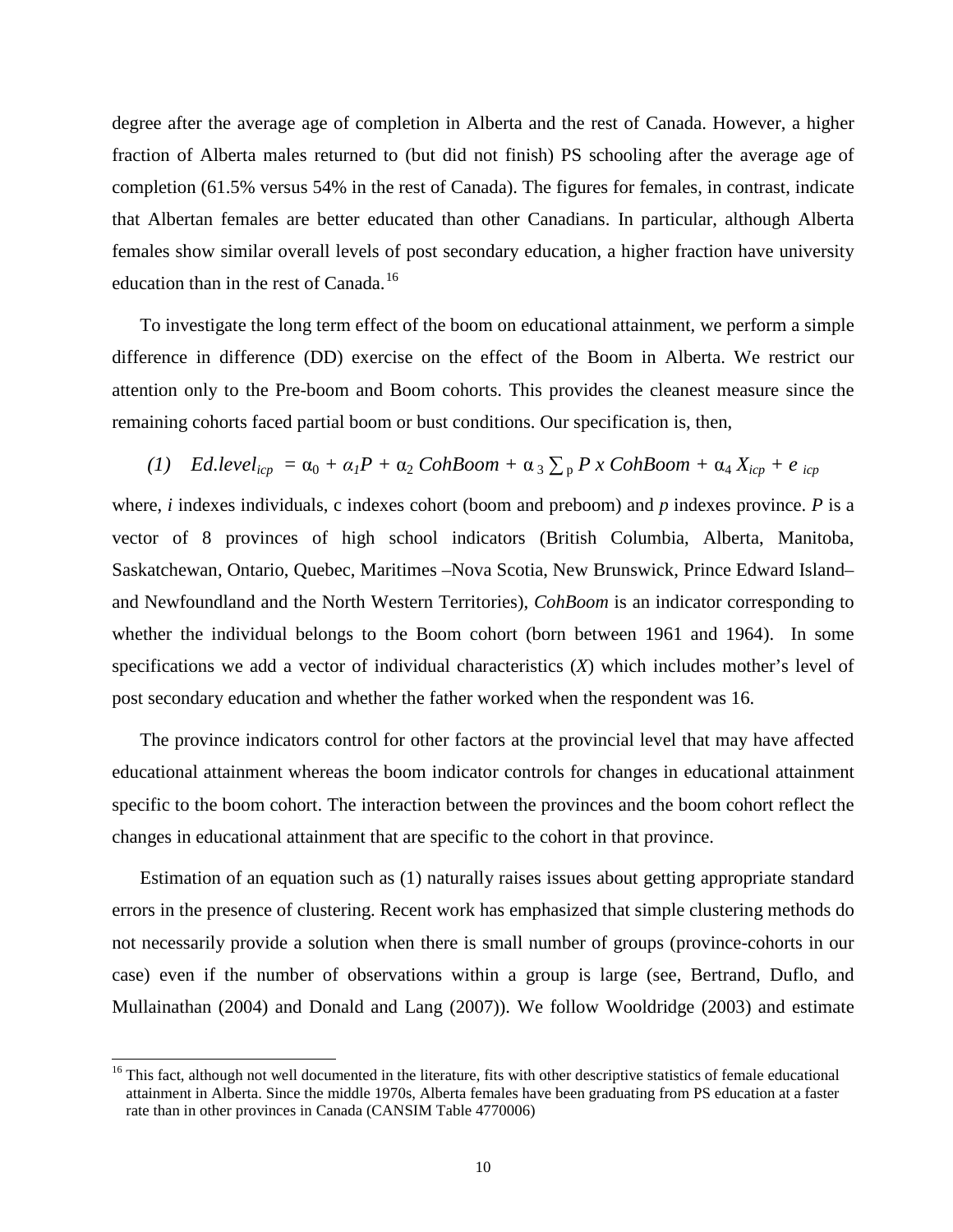equation (1) using a linear probability model, in two steps.<sup>[17](#page-9-0)</sup> First, we regress an indicator for an individual level education outcome (e.g., an indicator for whether the person dropped out of high school) on a complete set of province by cohort interaction dummy variables (in additional specifications we also include the individual characteristics). We obtain predicted education levels for all cohort-province interactions using the coefficients on the interaction dummies and setting the *X* vector variables to their mean values. We then run weighted least squares using these predicted levels as the dependent variable in the second step. This approach reduces the number of observations to the number of groups effectively available for estimation and provides conservative standard errors.<sup>[18](#page-10-0)</sup> We perform the estimation with and without the individual covariates in the first stage to check the robustness of our results.<sup>[19](#page-10-1)</sup> Since we only consider the preboom and boom cohorts, we effectively use the approach suggested by Bertrand et al. (2004) to avoid issues related to serial correlation.

The results from estimating equation (1) are presented in Table 2. Each cell in the column labeled (I) corresponds to coefficient  $\alpha_3$ , the coefficient on the interaction between belonging to the Boom cohort (1961-1964) and attending high school in Alberta in a regression in which the dependent variable is an indicator corresponding to the education level listed in the first column (i.e., an indicator which takes a value of one for that outcome and zero for all other educational outcomes). In column (II) we repeat the estimation adding other controls to the first step regression (mother's post secondary education, and whether the father worked when the respondent was 16). With or without the controls, the difference-in difference estimation indicates that high school and university degree completion was *not lower* among the Albertans of the boom cohort. Rather, this group shows significantly higher levels of completion in non-university post-secondary education with the point estimates suggesting this is offset mainly by lower rates of high school dropping out and high school graduation. The latter effects, however, are not statistically significant. It would

 $17$  We use a linear probability model to estimate education levels because, as we are aggregating data, the use of a nonlinear model would introduce additional correlation issues in the estimation. Results in Cameron and Trivedi (2005) indicate that using a linear probability model to estimate the probability of achieving a certain education level in Alberta during the boom is acceptable as long as we are not interested in individual level parameters.

<span id="page-10-0"></span> $18$  That is, eight provinces times two periods (16 observations)

<span id="page-10-2"></span><span id="page-10-1"></span> $19$  When we include individual level covariates in the first stage, the weights used in the second stage regression are the inverse of the variance of the predicted education levels obtained in the first step. Note that in the case where there are no covariates  $(X = 0)$ , the weights are the number of observations in the province-cohort cell, and the first step is reduced to computing the aggregate means by group. We actually go further and compute White robust standard errors in the second stage regression in order to account for potential heteroskedasticity of other types.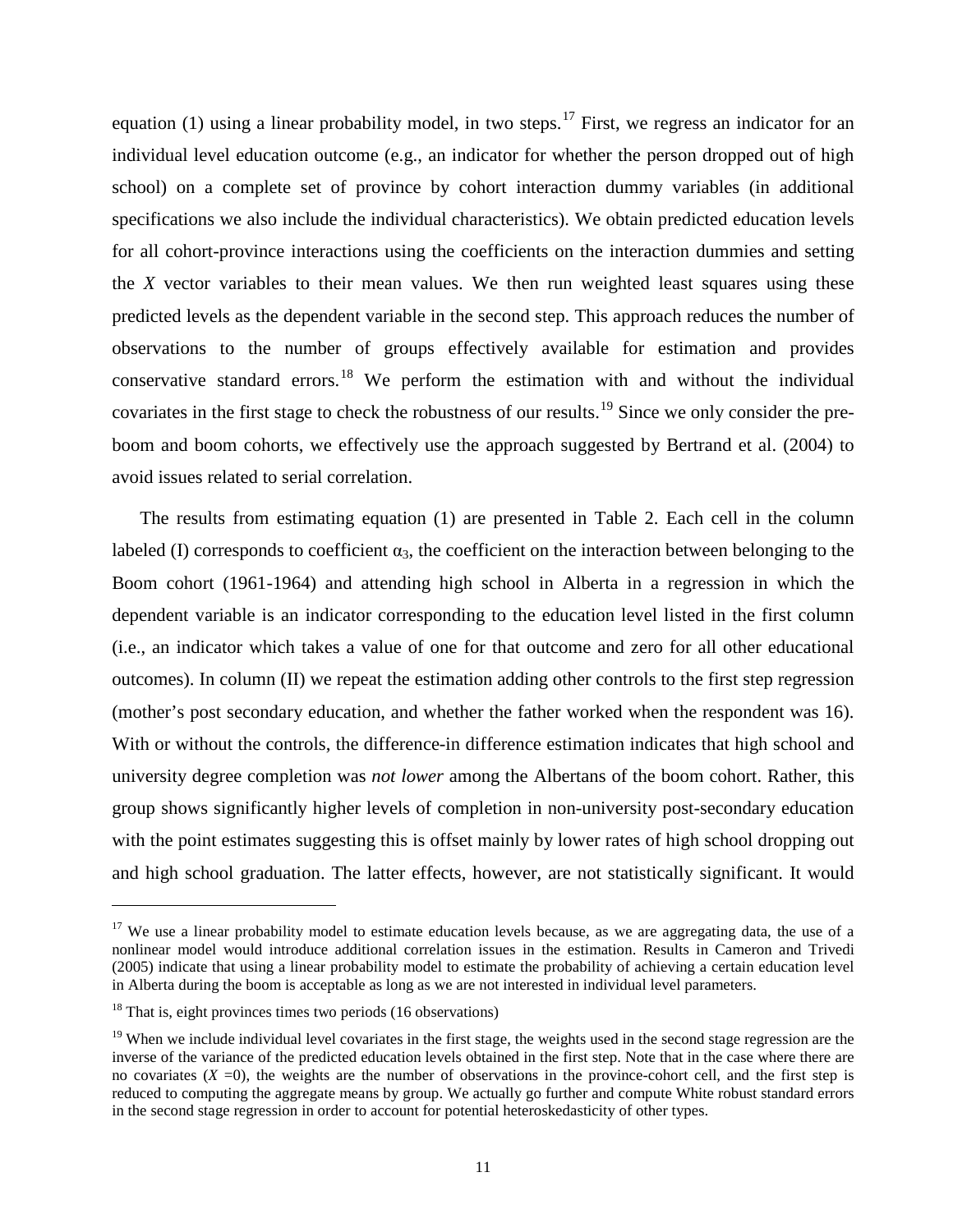seem that the long term school achievement of males in the Alberta boom cohort did not decline when compared to previous cohorts. For females, the effect for the boom cohort in most levels of education is much smaller than for males and never significant. This difference in the effects by gender fits with the idea that resource booms (particularly in the 1970s) should have a stronger effect on the returns to schooling for males than for females. This result also fits with other evidence that finds that tight labour market conditions seem to affect young males more than young females (Parent, 2006).

One advantage of the IALS data is that it provides a direct measure of cognitive skills through the literacy score. To check if there were any potential long term effects in skill achievement as a result of the boom, we use the average literacy score as an additional outcome in equation  $(1)$ .<sup>[20](#page-10-2)</sup> The results are presented in the last row of Table 2. The interaction between the indicator for graduating from high school in Alberta and indicators of birth cohort are never significant, though the point estimates for males are somewhat sizeable (being as large as  $1/10^{th}$  of the average literacy score). Importantly, though, the estimated effects are positive. Thus, there is no evidence that Alberta males who were about high school leaving age during the 1970s oil boom have lower levels of literacy skills than the rest of the boom cohort in Canada.

One possibility that we pointed out in the introduction is that, for males, money earned during the boom could have been saved and used to fund PS education during the ensuing bust. Although there is no information that permits us to assess this possibility directly, we find some support for this hypothesis in estimates using as a dependent variable our measure of school interruption (i.e., and indicator for whether a person completed their highest level of education at an age higher than the typical age). Rows 8 and 9 of Table 2 show that males born in Alberta had a higher fraction of school interruption, whereas females show less school interruption for the boom cohort. In support of this idea, we have examined the distribution of age at graduation of post secondary degrees (except for graduate degrees) for males and females of the pre-boom and boom cohorts in Alberta (figure 7a) and the rest of Canada (figure 7b). A lower fraction of Alberta males graduated from post secondary degrees before the normal age of 23 (indicated by the vertical line) in the boom cohort versus the pre-boom cohort. In contrast, age at graduation of postsecondary degrees remain similar in the rest of Canada for the pre-boom and boom cohorts. Females in Alberta and the rest

<span id="page-11-0"></span> $20$  We estimate in two stages as before.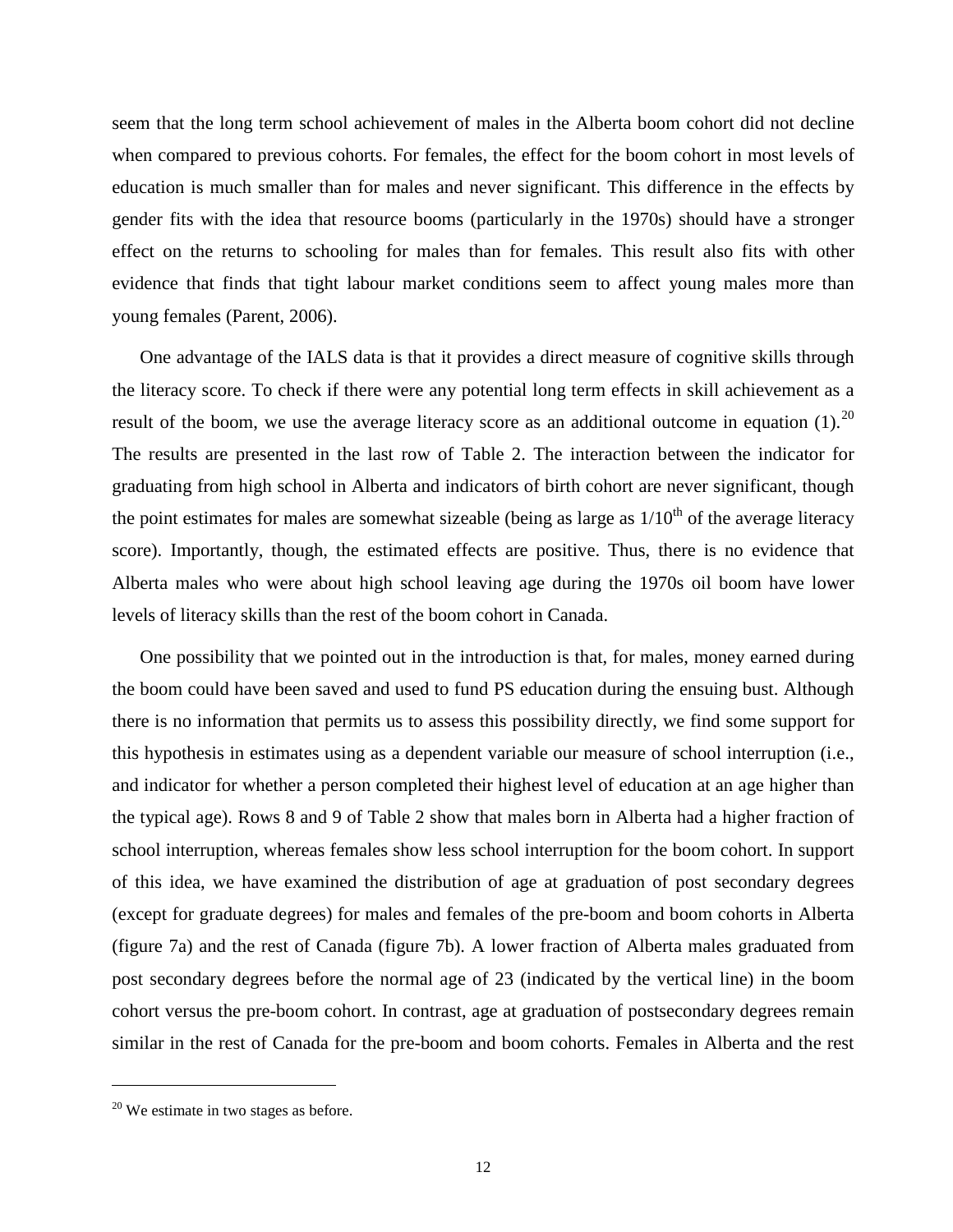of Canada, on the other hand, show similar levels of graduation from post secondary degrees for the boom and pre-boom cohorts.

## **4.2. Evidence from Census Data**

 $\overline{a}$ 

We turn now to the 1976-2001 Canadian Censuses to investigate the level and evolution of school achievement of Alberta born individuals who were young during the oil boom. The purpose of this analysis is twofold. First, it allows us to assess whether the timing of educational attainment for the Alberta oil boom cohort differed from that of contemporaneous cohorts from other regions in Canada. Second, it offers a robustness check for our previous results, which are based on a onetime snap shot of the population and on a much smaller sample than the Census. We use six Census files from 1976 to 2001, to follow the various cohorts.<sup>[21](#page-11-0)</sup> The Canadian Census is conducted every 5 years, which lets us identify the cohorts at the peak of the boom (1980 and 1985) and follow them at five year intervals. By the time of the 2001 Census, the boom-affected cohorts are in their late 30s and are likely to have completed their educational process.

We estimate a parsimonious model of school attainment, where education is a function of the interaction of a cohort indicator and census year indicator variables (*Yr*,), an indicator for Alberta born  $(AB)$ , and the interaction of cohort, census year indicators and the Alberta born indicator.<sup>[22](#page-12-0)</sup> As before, we aggregate the data to the cohort-province-year level to avoid issues relating to clustering of standard errors with small numbers of groups. In this case, since the Census does not provide information about individual characteristics that we can use in determining education levels, we simply compute the group cell means and use weighted least squares, with the weights being the number of observations in the relevant data cell.

$$
E_{pjt} = \beta_0 + \beta_1 \sum_{j} \sum_{t} C_j Y r_i + \beta_3 \sum_{j} \sum_{t} C_j Y r_i + AB + \beta_4 AB + \beta_5 \sum_{t} Y r_i + \beta_6 \sum_{j} C_j + \varepsilon_{pjt}
$$
(2)

<sup>&</sup>lt;sup>21</sup> For the 1976 Census year, we use province of residence instead of province of birth as province of birth is not provided in the 1976 Census. We find no evidence that there were substantial changes in mobility rates between province of birth and province of residence across censuses. 85% of young individuals (up to 24 years of age) reside in the province of birth. See Electronic Appendix table 1 and footnote 9.

<span id="page-12-1"></span><span id="page-12-0"></span> $22$  Note that not all cohorts are present in every year of the census. There are 6 census years, 8 cohorts and 2 regions (AB and the rest of Canada). In each region, the omitted cohort (i.e., those born between 1942 and 1952) , pre-boom and early cohort can be observed in each of the census years (36 groups) The boom and slow down cohort are observed for 5 census years (20 groups) the collapse cohort is observed for 4 census years (8 groups), the post oil shock cohort during 3 census years (6 groups) and those born after 1978 for 2 census years (4 observations), bringing the number of cell groups to 74.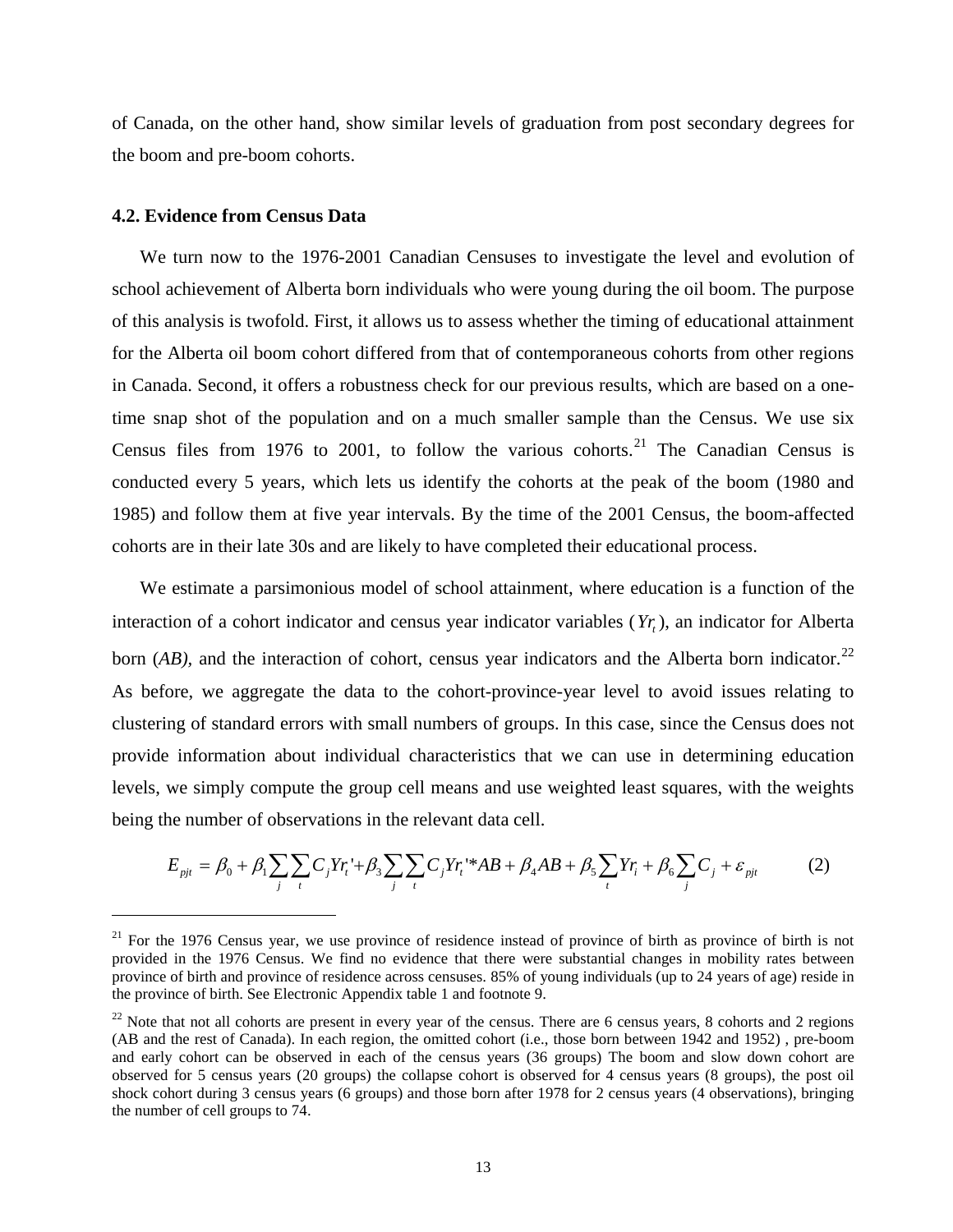where *j* corresponds to the cohorts specified in section 3 (pre-boom, early boom, boom, slow down, collapse, post oil shock) plus the groups born before and after these, *t* corresponds to the six survey years, and *p* corresponds to the province (Alberta or Rest of Canada). The year indicators control for trends in the educational levels over time, the province indicator controls for permanent differences between Alberta and the Rest of Canada and the year times cohort interactions account for changes in educational attainment that are specific to each cohort as it ages. The parameters of interest are those contained in the *t x j* matrix  $\beta_3$ ,

We estimate equation (2) using a linear probability model (see footnote 13) and provide estimates of the difference between Alberta born cohorts and the rest of Canada cohorts.<sup>[23](#page-12-1)</sup> The full set of estimates can be found in tables 3a and 3b (for males and females respectively).<sup>[24](#page-13-0)</sup>

If human capital formation is adversely influenced by natural resource booms then we should see that during the period of high oil prices, young Albertans had lower educational attainment than comparable individuals outside of Alberta, with those differences persisting later in life. Conversely, in the low oil price period, Alberta teenagers should be making similar educational choices to those made by their cohort elsewhere in the country. In contrast, if human capital formation is improved by resource booms then we should see Albertans of school age during the boom ultimately attaining higher levels of human capital, and Albertans of school age when prices fall not faring as well.

Table 3a shows the coefficients for males of the Alberta-cohort indicators in six regressions, each with a different education attainment level as the dependent variable (high school dropouts, high school graduates, 1 year of post secondary education, 2 years of post secondary education, 3-4 years of post secondary education and university education). To parse out the apparent impact of the resource boom, we will focus our attention on three broad groups of cohorts: pre-boom; boom (including what we have called the early boom and boom cohorts); and post-boom.

 $23$  Selecting alternative comparison groups does not affect the qualitative results. For example, we performed the same estimation excluding British Columbia from the comparison group on the grounds that that province also has oil and gas reserves. The results from these alternative estimations are similar to those presented here and are available from the authors upon request.

<span id="page-13-1"></span><span id="page-13-0"></span> $24$  The reported standard errors are White robust standard errors. We also obtained standard errors clustering at the provincial and province x cohort level to allow for general forms of serial correlation. These standard errors, however, were much smaller than those reported here and we decided to report the more conservative standard errors.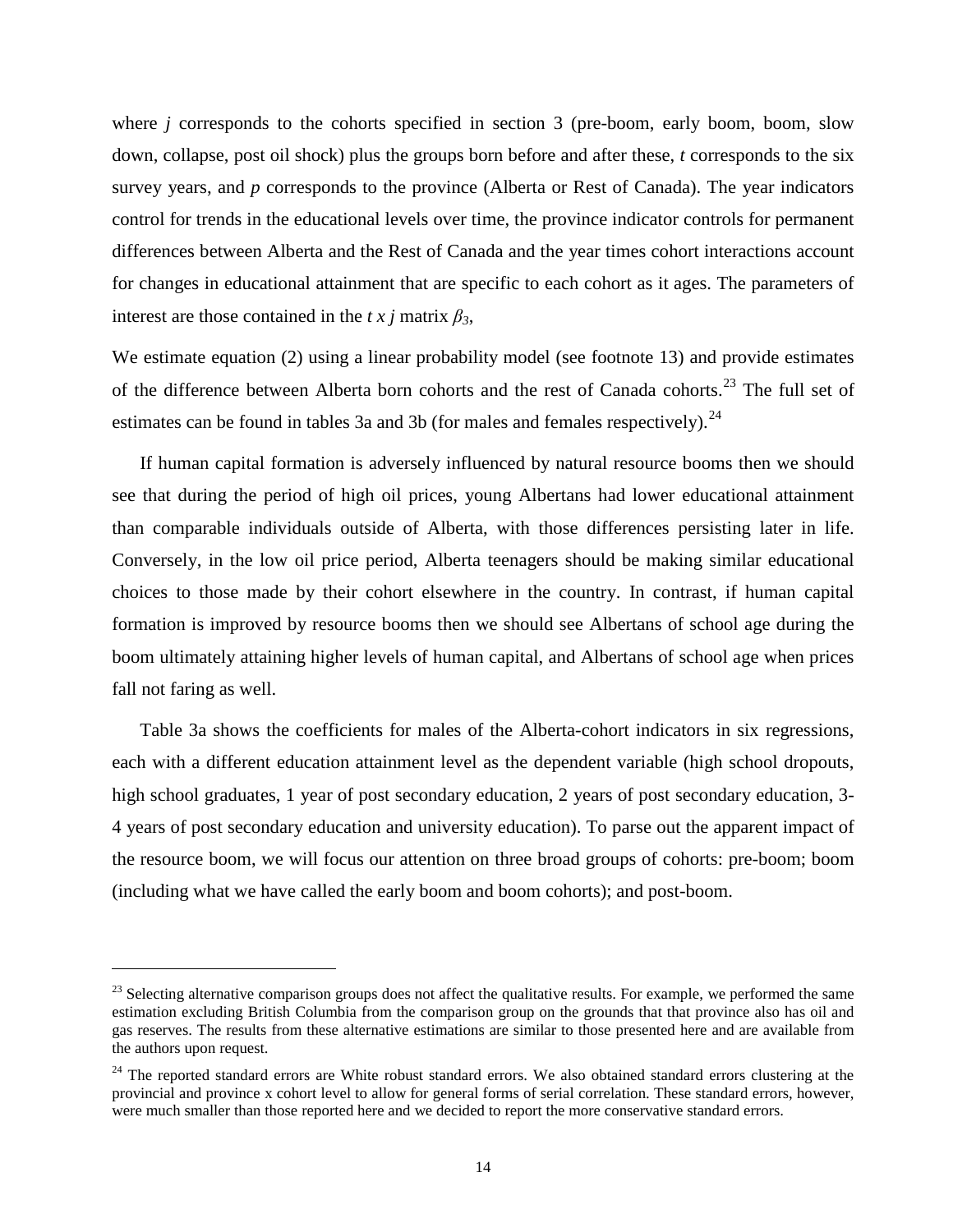For the pre-boom cohort, educational outcomes are very similar between Alberta and the Rest of Canada, with the possible exception that Alberta shows a slightly lower high school drop out rate offset by more high school graduation. This difference is not statistically significant, however. Moreover, there is no clear pattern of changes in differences between the two regions as the cohort ages.

For the boom cohorts, a more nuanced pattern emerges. In contrast to the pre-boom cohort, the Alberta boom cohort has relatively high drop-out rates at young ages. These differences are not statistically significant but they do show an interesting pattern of declining as the cohorts age. Thus, the point estimates fit with a story in which some cohort members drop-out of high school during the boom but return to complete their education later. If the whole story were just about high school completion, one would expect to see an inverse pattern for the high school graduate category (i.e, Alberta boom cohorts being disproportionately low in the category as teenagers but rising to equality with the rest of Canada as the cohorts age). Instead, we see that the Alberta boom cohorts were statistically significantly over-represented as high school graduates at young ages, with that difference declining to zero in both economic and statistical terms as the cohorts age. This pattern is mirrored in their post-secondary achievement, especially in the 3-4 years postsecondary, below a BA category. For that category, a statistically significant negative gap in attainment for Albertans at young ages dissipates to zero as the cohorts age. Thus, while there is some evidence that boom cohort Alberta males responded to the labour market opportunities associated with the resource boom by dropping out of high school and returning to graduate later, there is stronger evidence that these cohorts put off their post-secondary education in response to the boom. Strikingly, and fitting with the IALS results, Albertans in these cohorts are no different from their compatriots in the rest of Canada in terms of their levels of educational attainment by the time they reach their early 30s. Thus, the resource boom appears to have changed the timing but not the ultimate level of education for the cohorts coming of age during the boom.

The post-boom cohorts show a different pattern again. Alberta males in those cohorts tend to be more likely to be high school drop-outs (though not statistically significantly so), more likely to be high school graduates, and less likely to attend post-secondary education. These are all patterns evident at young ages for the boom cohorts. The difference is that the gaps relative to the rest of Canada do not dissipate with age and by the time they reach their late 20s or early 30s they remain behind the rest of Canada in terms of education (statistically significantly so for the Slow Down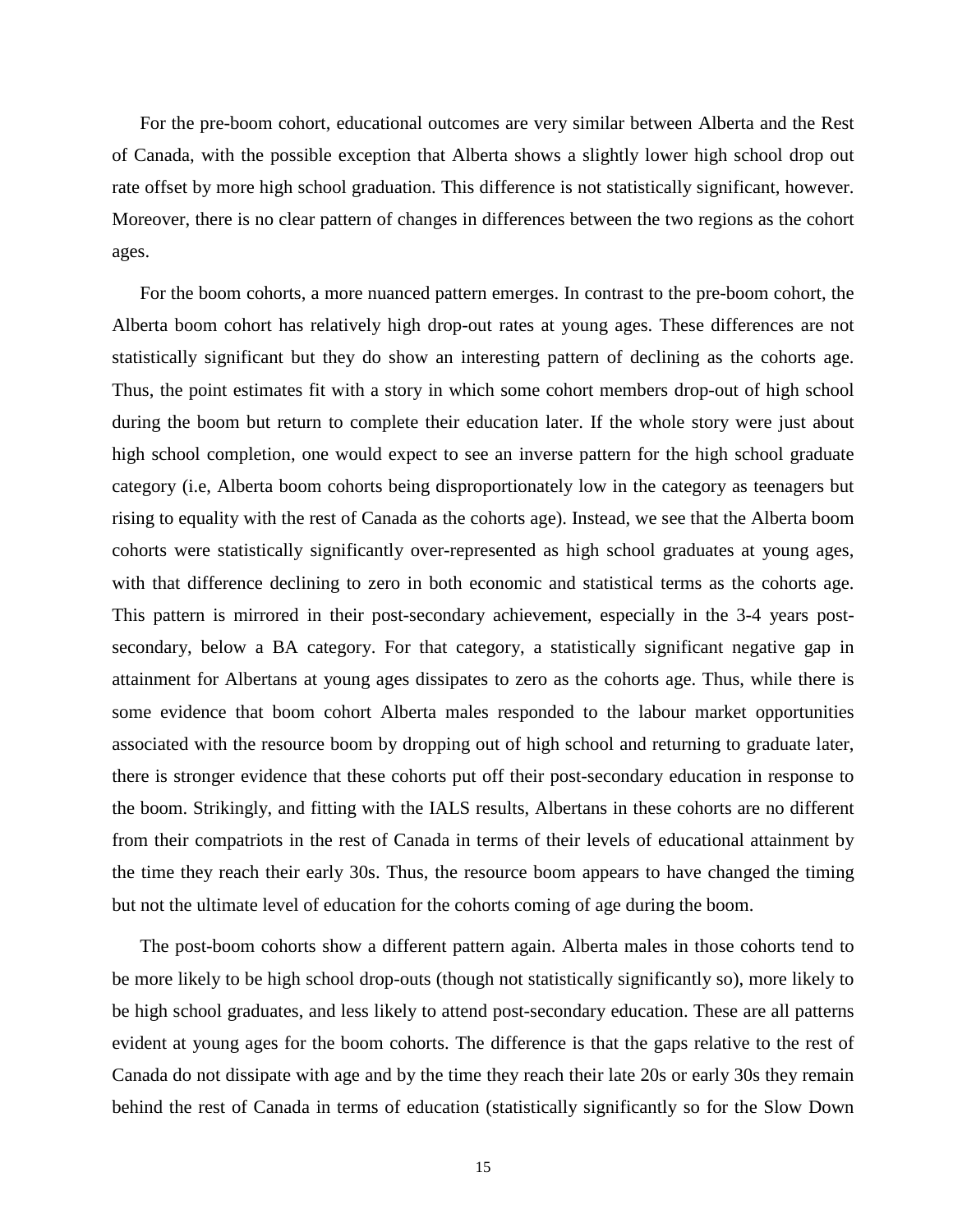cohort). This could fit with cohorts having relative difficulty in funding their education, though we cannot provide any direct proof of this surmise.

Table 3b shows the differences in education attainment between Alberta females and females in the rest of Canada. Here we would not expect to see as strong an effect of the oil boom on schooling decisions as females were less likely to work in the primary sector or in construction, two prominent areas of employment directly affected by the oil boom. This does seem to be the case. The Early Boom cohort has a relatively high proportion of high school graduates but not statistically significant or economically substantial differences elsewhere and no apparent patterns with age. The Boom cohort shows a high proportion of high school graduates that declines with age, as for males, but no offsetting age related pattern in post-secondary attainment. For the postboom cohorts, females show a similar pattern to males, with the high school graduate category being disproportionately high and upper post-secondary attainment being disproportionately low. Thus, it appears that there was a detrimental change in education for post-boom cohorts in general but that for males the boom had an effect in changing the timing of education that was not present for females.

The results from the IALS and the Census are essentially similar, although the comparison between the two sets of results is not straightforward because of small differences in education category definitions Nevertheless, we can approximate the IALS difference-in-difference exercise by focusing just on the pre-boom and boom cohorts in Table 3. This exercise reveals very similar results for males in the two data sets that is, differences between the pre-boom and boom cohorts in terms of post secondary achievement and high school graduation that disappear as the cohort ages. For females, the census shows a different result for non-university post secondary degrees. By the time they are in their 30s, females of the boom cohort achieve similar or slightly lower levels of non-university post secondary education relative to the pre-boom cohort in Alberta compared to the rest of Canada. We believe this may reflect sampling error in the IALS where the sample size is smaller, particularly for non-university post secondary education, which was a much less common choice for females than for males.

Our results are consistent with the simple framework proposed by Card and Lemieux (2000). Assuming a model where schooling decisions are not permanent, individuals who leave school during a resource boom may have the chance to use the accumulated earnings to go back to school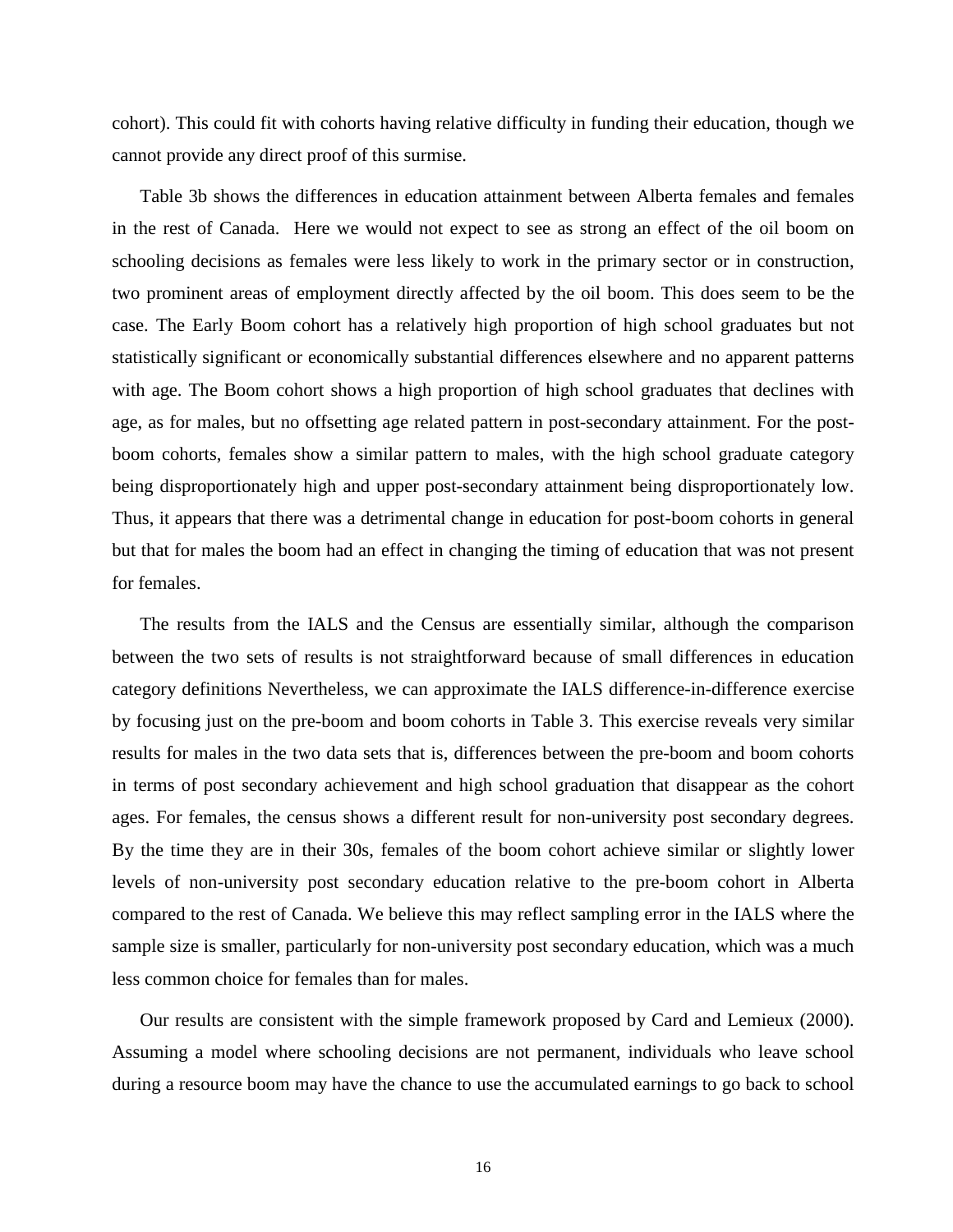later on, but those who leave school during a recession may not have the same resources to do so. This would explain why the male boom cohorts eventually achieve similar levels of education compared to men in the same cohorts in the rest of Canada, but the Alberta bust cohorts show a relative detriment in education. From this perspective, transitory labour demand shocks arising from a resource boom generate economic rents that are capitalized in part in the human resources of the province. This positive influence on human capital formation does persist beyond the boom.

#### **4.3. Long term wage effects of the Oil Boom**

To this point, we have observed limited (or possibly slightly positive) effects of the Alberta oil boom on long run education and cognitive skills attainment for males. These, of course, are not the only relevant skills for the long run performance of an economy. Even individuals who chose oil sector jobs over continued schooling may have been acquiring skills from on the job training. The ultimate impact of this on the economy will depend both on the extent of skill generation on these types of jobs and on the transferability of the skills to other sectors once the boom is over. We do not have a direct measure of such skills but we can get an indirect assessment of their importance by examining wages in a future year, again investigating whether they differ between the cohort of Alberta youth directly affected by the boom versus others. More specifically, we again estimate a specification based on equation (1) in two stages, using IALS data. In the first stage, we regress individual log weekly wages on the birth cohort, province of high school attendance and cohort times province of schooling interaction variables. We run specifications both with and without education dummies and standard Mincer experience variables. For the estimation without these variables, the boom cohort x Alberta interaction captures all potential productivity effects including those that arise through any generated differences in schooling. For the estimation including the human capital variables in the first stage, the interaction just captures productivity effects over and above schooling impacts. We used the log of weekly earnings as a measure of productivity since a coherent measure of hourly earnings is not available for the majority of the observations in the IALS, and restrict our sample to individuals with positive weekly earnings. As in our previous estimation, we form fitted values at the province times cohort level and use those as the dependent variable in the second stage. Although not reported here for brevity, the basic estimates show that males of the boom cohort who went to high school in Alberta have insignificantly lower earnings compared to males from the rest of Canada (The coefficient for the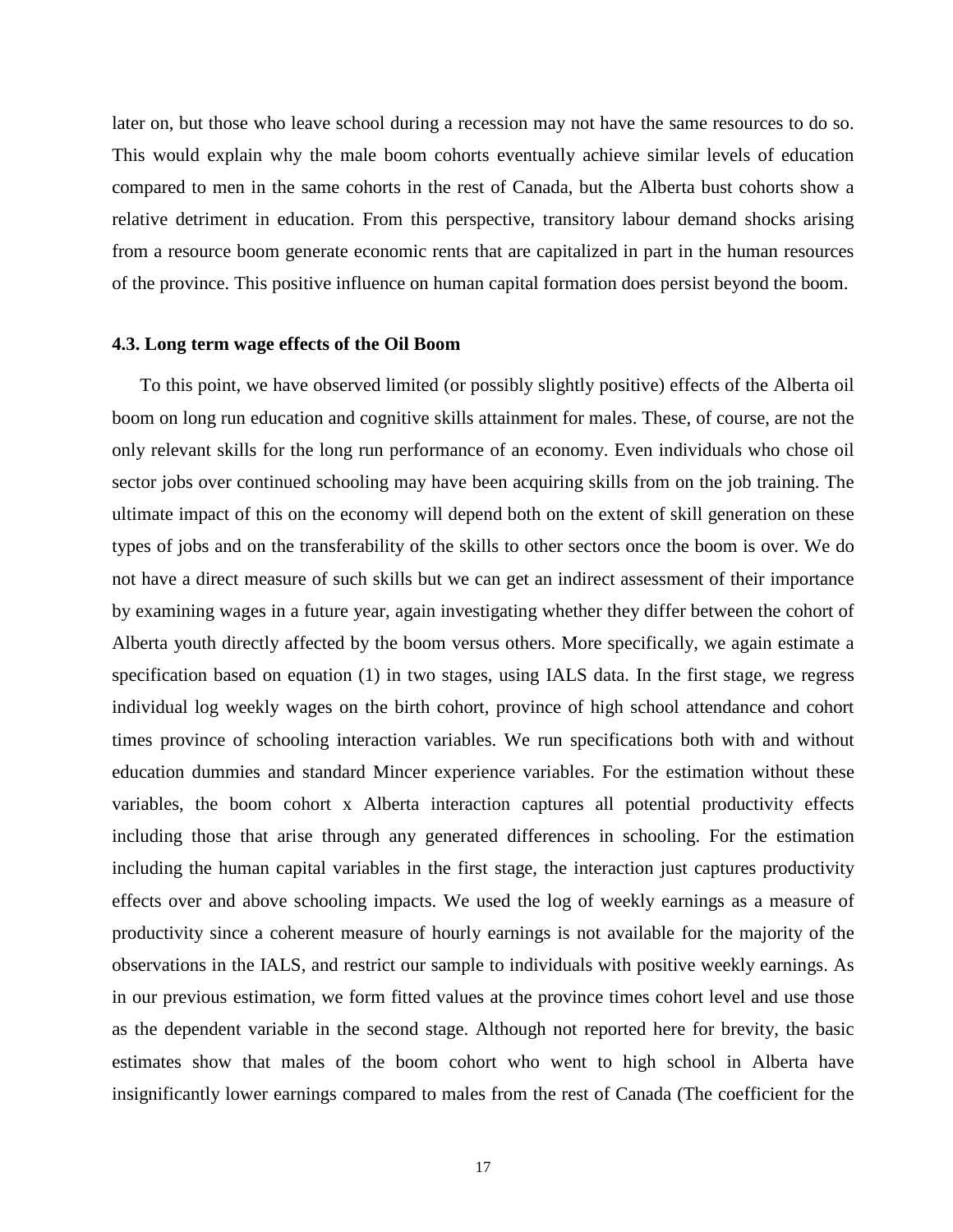effect on wages of being from the Alberta boom cohort is -0.05, with robust standard error of 0.279). When we include controls for acquired skills (experience and education indicators), the returns remain insignificant (The effect on wages of being from the Alberta boom cohort is -.07, with robust standard error of 0.302).

There could be considerable bias due to the fact that we are selecting people with positive wages for the analysis. Indeed, a simple tabulation of the proportion reporting positive earnings by province of high school for the boom cohort reveals that a lower fraction of people who completed high school in Alberta had positive earnings compared to the rest of Canada (56% versus 64%). A probit regression of the probability of being employed shows that the Alberta boom cohort has a significantly lower probability of being employed. The implication is that selection is a potentially important issue in our wage regression estimation. We responded to this using a standard Heckman two-step approach, with marital status and number of children entering the process determining employment but being excluded from the wage equation. Accounting for selection into employment in this way does not change the basic result that the boom does not seem to have had a long run effect on the wages of the cohorts coming of age at that time. The estimates of the effect on wages of being from the Alberta boom cohort increase slightly to -0.03 (standard error 0.289) in the basic case and remain the same (-0.07 with standard error 0.295) when including controls for basic skills. [25](#page-13-1) While we recognize that conclusions from the wage regression exercise must come with numerous caveats, we view the results as supportive of the conclusion that the resource boom did not have long term negative effects on skill accumulation. If such effects did arise and we failed to pick them up, the market does not seem to recognize it either.

#### **4.4. Robustness**

 $\overline{a}$ 

The validity of the results on the evolution of skill achievement depends crucially on the assumption that the Alberta oil boom had distinctive impacts across Canadian provinces. This is not necessarily true as wage differentials (due to differences in economic activity across regions) often induce population flows within a country.<sup>[26](#page-17-0)</sup> If the oil boom caused large fractions of young individuals to move to Alberta from other provinces before completing high school, we may be

<span id="page-17-1"></span> $25$  The estimates from the wage regressions are reported in the electronic appendix table 4.

<span id="page-17-0"></span><sup>&</sup>lt;sup>26</sup> See Carrington (1985), and Coe and Emery (2004). This seemed to be the case in Alberta during the oil boom. Population flows out of Alberta for young individuals are reported in electronic appendix figure 1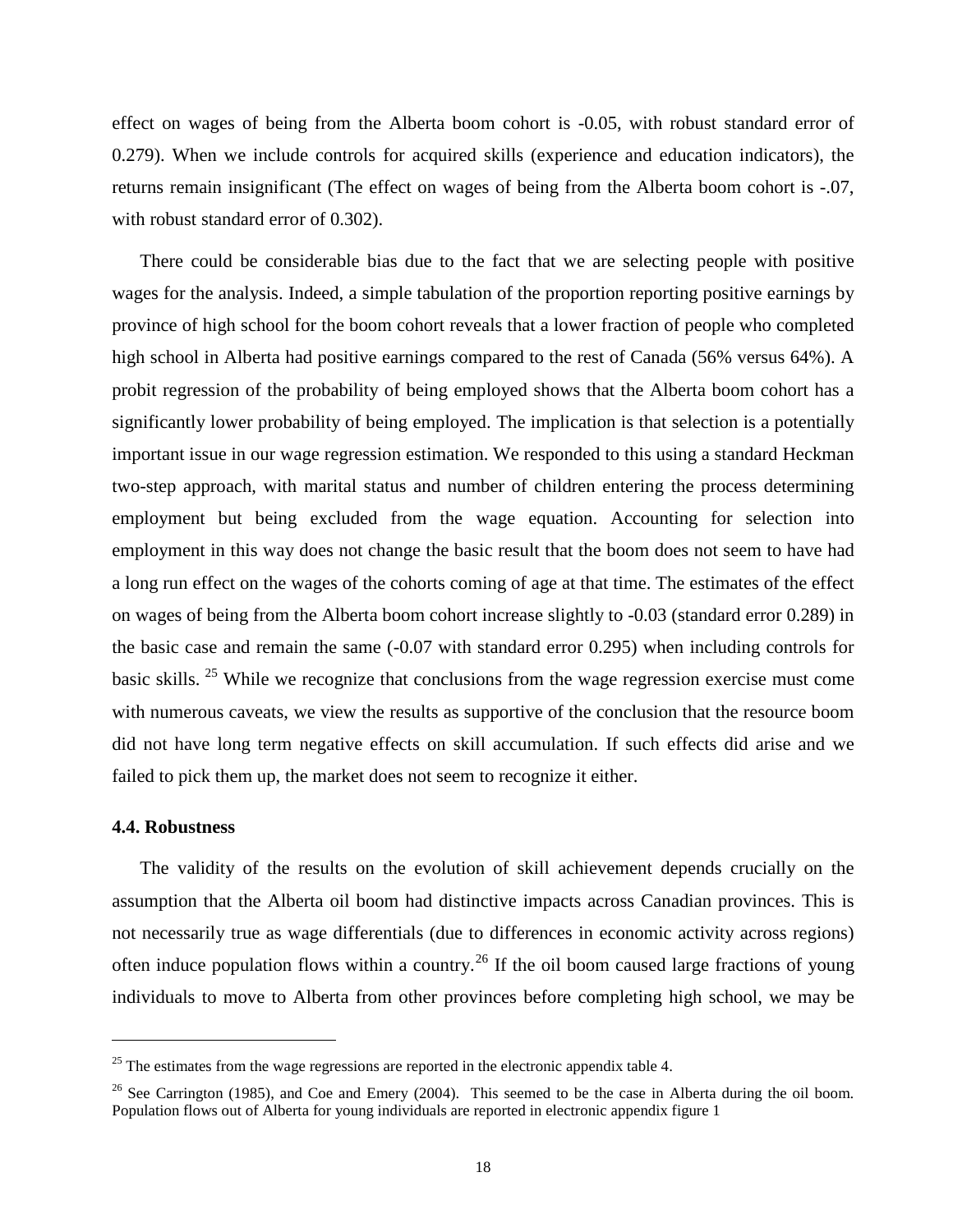overestimating the school achievement of the Alberta born cohort as these movers may have reduced their schooling as a result of the boom.<sup>[27](#page-17-1)</sup> In this sense, the above estimates would provide an upper bound on the long term effects of oil booms on skill accumulation.

Approximately 85% of young individuals reside in their province of birth (see Appendix table 2). We checked the robustness of our estimates to population movements by restricting the sample to non movers. That is, we compare differences in educational achievement over the years for those born *and residing* in Alberta versus those born and residing somewhere else in Canada. This provides a tighter definition of the cohort affected (or not) by the oil boom. Hence, these estimates provide a lower bound on the long term effects of oil booms on skills accumulation, when using census data. The results (available from the authors upon request) show no significant difference from those discussed above.

A word of caution should be introduced regarding these latter estimates. As mentioned, the above sample restriction provides a more accurate definition of the cohorts affected by the boom at the time schooling decisions are made. Therefore our initial point estimate for each cohort should be free of mobility bias introduced by population movements between birth and the age of high school graduation. However, as the cohort ages, we may be introducing a different bias coming from mobility after high school graduation age. For instance, if we see the fraction of Alberta born (and residing) HS graduates to diminish as the cohorts age, it could be due to the fact that Albertans are coming back to school to finish high school degrees at a later age, but it could also imply that as cohorts grow older, more Alberta HS graduates leave the province. While we are aware of this possibility, two facts induce us to believe that this may not be an important factor. First, we do not see unusually large movements of Albertans out of the province (electronic appendix Table 3). Second, the similarity between the estimates of the Census and the IALS makes this possibility less likely. Note that in the IALS data mobility is not an issue since we know the province in which an individual attended high school.

Finally, if Alberta had introduced policy initiatives that encouraged displaced workers to go back to school during the bust that could also affect our results. As far as we have been able to check, there were no such policies addressing training of displaced workers in Alberta. What

<sup>&</sup>lt;sup>27</sup> Alternatively, large movements of Albertans out of the province would also reduce our estimates as they would not be affected by the oil boom and we are assuming they are. However, this possibility is less worrisome as there is no evidence of significantly large movements out of Alberta for the relevant age-group (See electronic appendix figure 1)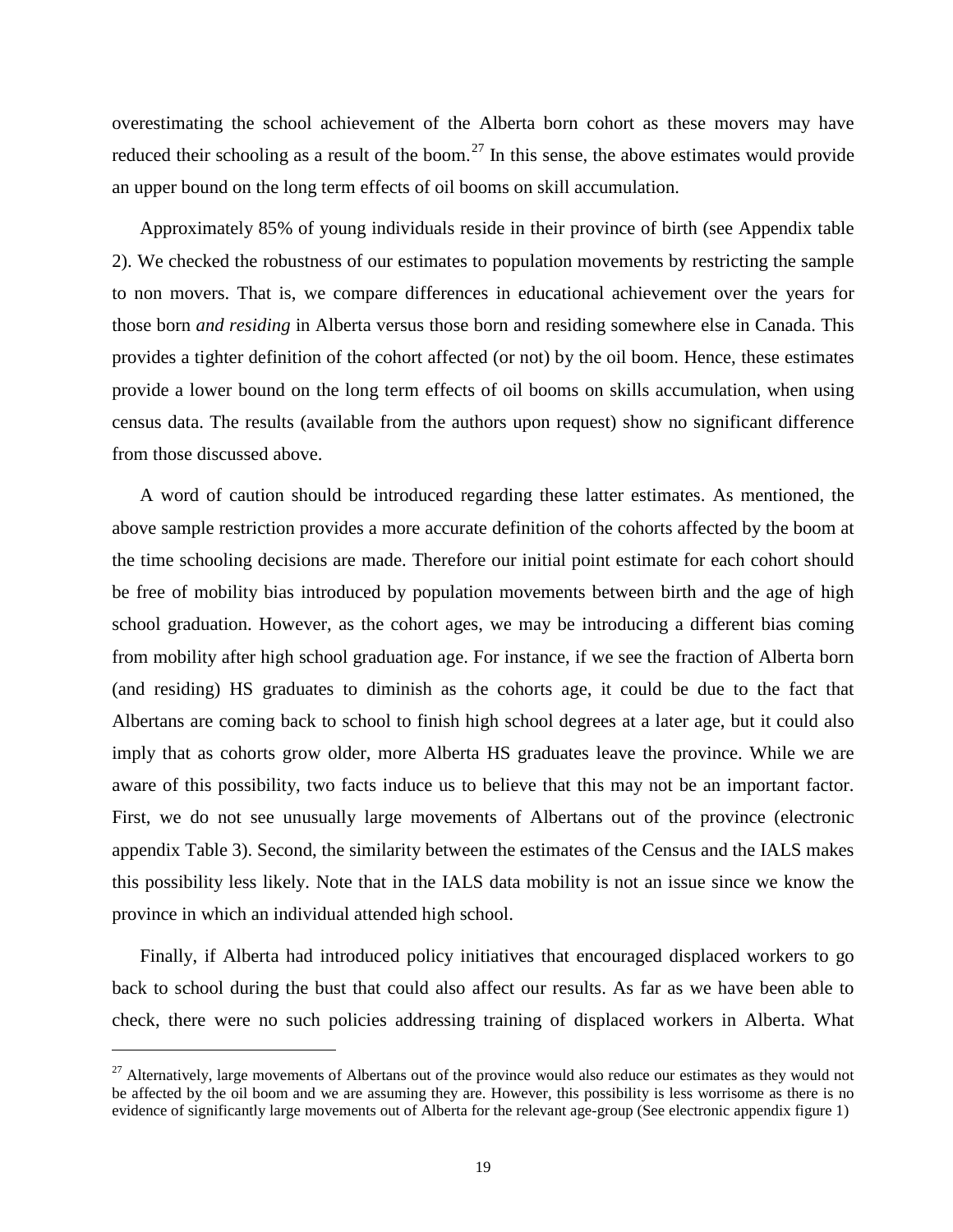evidence we found suggests that provincial governments were cutting expenses in all fronts, particularly on education (Decore, and Pannu, 1989). Through the 1970s oil boom, the Alberta government increased spending on post-secondary education and by 1985 had the highest per capita and per student postsecondary education spending. After 1985, the Alberta government allowed these spending levels to approach the 10 province average by 1992 (Emery 1997). Since that time, Alberta has remained an "average" spender on post-secondary education. In terms of tuition fees, by the early 1980s, Alberta had university tuition fees that were low compared to the rest of the country but these fees quickly increased towards those levied in other provinces by the early 1990s. This may have had an effect on the decline in educational achievement observed for the collapse and post-oil boom cohort. Hence, it seems unlikely that supply side considerations that are idiosyncratic to Alberta are affecting our estimates.

### **5. Conclusion**

Using two complementary data sets, we examine the long term educational achievement of Albertans during the 1970s oil boom and its collapse in the 1980s. Our findings support a conclusion that economic booms may change the timing of schooling rather than having long term negative effects on the total accumulation of human capital. In particular, we find that youth entering their late teens during the boom period in Alberta were more likely to stop their schooling with high school graduation and less likely to pursue a post-secondary education during the boom. Over time, though, this cohort caught up with the educational level of youth in other parts of Canada. Ultimately, there was little difference in skills for Alberta youth who came of age during the resource boom relative to those from other parts of Canada regardless of whether we measure skills by education levels, literacy scores, or wages. This implies that, at least in this instance, transitory labour demand shocks associated with a resource boom were not a long run source of harm as alleged in the 'resource curse' literature. One might expect these benefits to spill over to post-boom cohorts as well if the rents from the boom had been invested in permanently lowering post-secondary education access costs in the provinces. However, we find that the cohorts coming of age in the collapse period of the late 1980s in Alberta actually had lower educational attainment than their counterparts in other parts of Canada.

The results potentially fit with a model where educational choices are not permanent and individuals may come back to school at a later date if they decide to leave at the time of the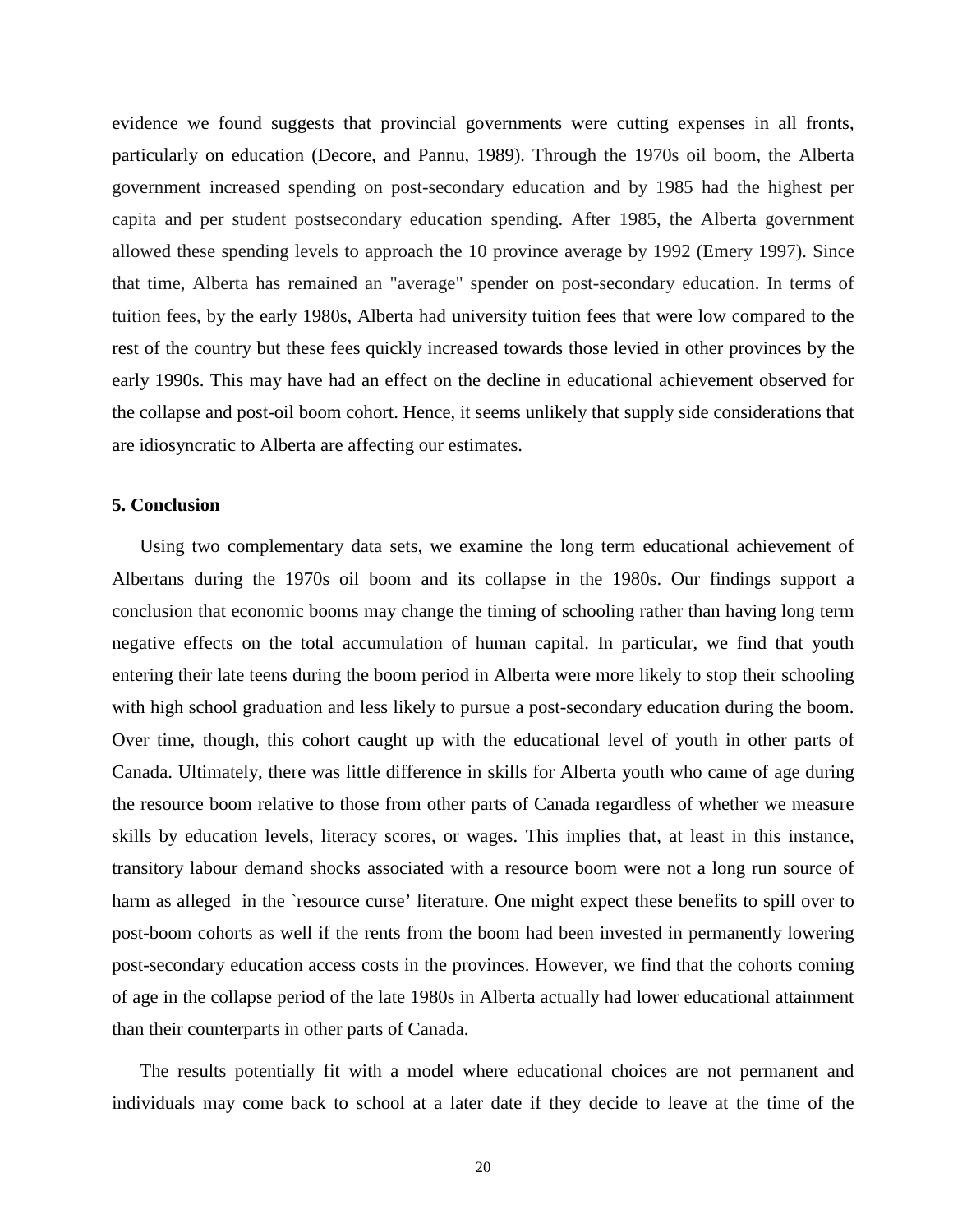resource boom. Assuming that schooling decisions are not permanent also explains the result that while the boom seems not to have long lasting effects on educational attainment, the subsequent bust does. Individuals who leave school during a resource boom may have the chance to use the accumulated earnings to go back to school later on, but those who leave school during a recession may not have the same resources to do so. In Alberta's case, this process seems to apply to the province as a whole since provincial government spending on post-secondary education was cut back during the bust. This is of relevance when thinking of educational policies to finance public education. Offering easy access to post secondary education or high school completion for individuals affected by a resource bust may be helpful as part of a comprehensive package to help displaced workers. Certainly, cutting such investment in a bust is associated with worsening educational outcomes.

Our study calls for further research on the long run impact of resource shocks on labour market and other outcomes. Similar effects of the most recent boom on the Alberta labour market regarding post secondary enrolment and high school graduation have already been noted in the media. It is yet to be determined if the economic downturn will have similar effects and policies facilitating access to post secondary education are in order.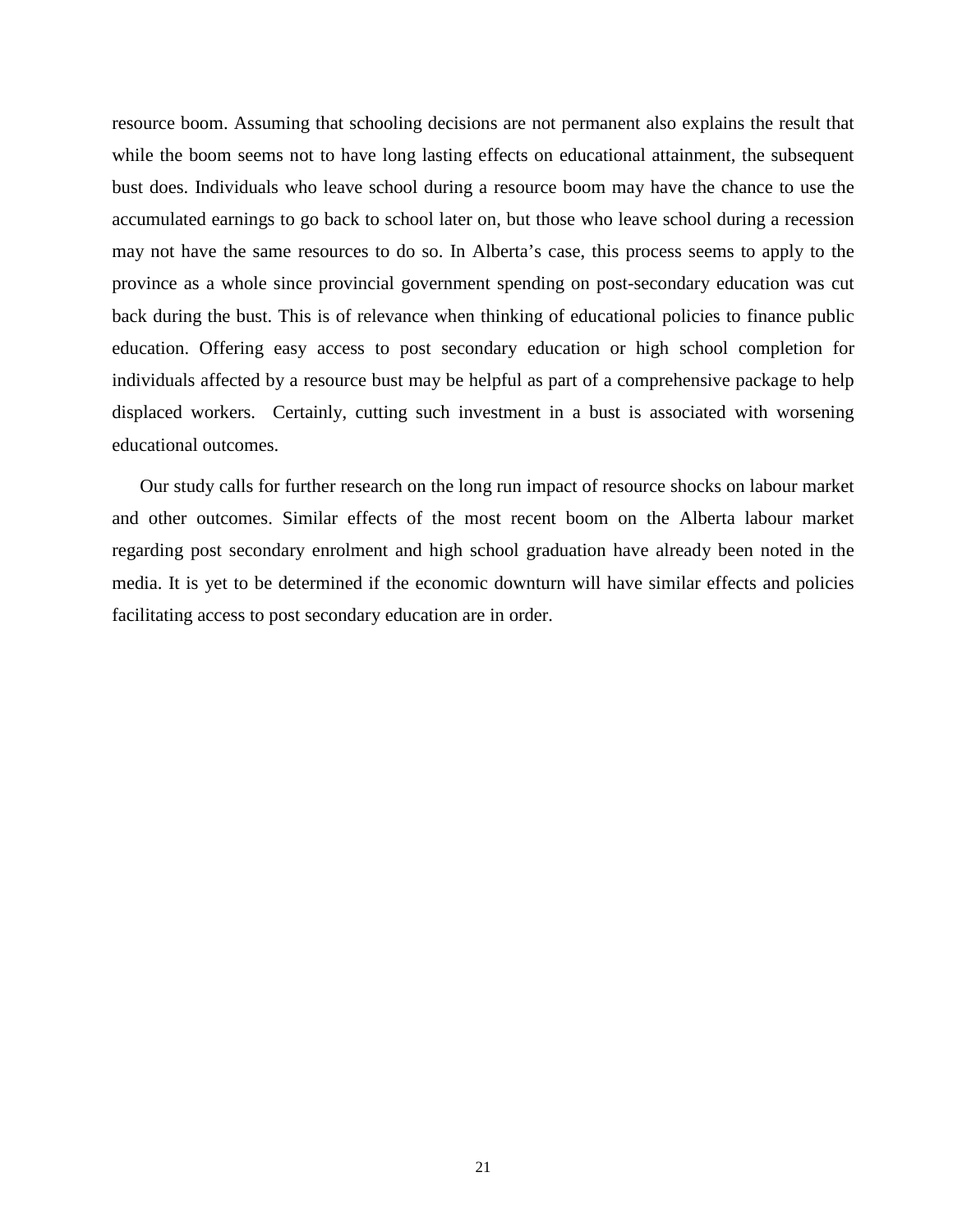## **References:**

Beaudry, P. and J. DiNardo. (1991). "The Effect of Implicit Contracts on the Movement of Wages Over the Business Cycle: Evidence from Microdata." *Journal of Political Economy,* 99(4) pp: 665-688.

Beaudry, P., T.Lemieux and D. Parent, (2000). ["What is Happening in the Youth Labour Market in](http://ideas.repec.org/a/cpp/issued/v26y2000is1p59-83.html)  [Canada?,](http://ideas.repec.org/a/cpp/issued/v26y2000is1p59-83.html)" *[Canadian Public Policy](http://ideas.repec.org/s/cpp/issued.html)*, vol. 26(s1), pages 59-83, July

Berger, M. (1985). "The Effect of Cohort Size on Earnings Growth: A Reexamination of the Evidence", *The Journal of Political Economy*, Vol. 93, No. 3, pp. 561-573

Bertrand, M., E. Duflo, and S. Mullainathan (2004) "How Much Should We Trust Differences-in-Differences Estimates?," *The Quarterly Journal of Economics*, vol. 119(1), pages 249-275.

[Black, D., T](javascript:__doLinkPostBack(). [McKinnish and S](javascript:__doLinkPostBack(). [Sanders \(2005a\) "](javascript:__doLinkPostBack()The Economic Impact Of The Coal Boom And Bust" *[Economic Journal](javascript:__doLinkPostBack()*, Vol. 115 (503), p449-476

[Black, D., T](javascript:__doLinkPostBack(). [McKinnish and S](javascript:__doLinkPostBack(). [Sanders \(2005b\) "](javascript:__doLinkPostBack()Tight Labor Markets and the Demand for Education: Evidence from the Coal Boom and Bust" *[Industrial and Labor Relations Review](http://www.jstor.org/action/showPublication?journalCode=indulaborelarevi)*, Vol. 59, No. 1, pp. 3-16

Calgary Herald April 23, 2006. "Dropouts flock to the oilpatch," by David Howell, E1, E5

Cameron, A. and P.K. Trivedi (2005**)** *"Microeconometrics: Methods and Applications"* Cambridge University Press, New York, May 2005

Canada West Foundation (2010) State of the West 2010: Western Canadian Demographic and Economic Trends. Calgary: Canada West Foundation. Accessed at <http://cwf.ca/CustomContentRetrieve.aspx?ID=1207055> January 17, 2011.

Card, D. and Lemieux, T. (2000) "Dropout and Enrollment Trends in the Post War Period: What Went Wrong in the 1970s?" in J. Gruber (ed.) *An Economic Analysis of Risky Behavior Among Youth*, Chicago:University of Chicago Press for NBER, 2001, pp. 439-482.

Carrington, W. (1996) "The Alaskan Labor Market during the Pipeline Era" *The Journal of Political Economy,* Vol. 104, No. 1 pp. 186-218

Coe, P. J. and J.C. H. Emery (2004) "The Dis-Integrating Canadian Labour Market? The Extent of the market Then and Now," *Canadian Journal of Economics,* 37(4), 879-897*.*

Decore, A.M. and R. S. Pannu (1989) "Alberta Political Economy in Crisis: Whither Education?" *Canadian Journal of Education*, vol 14(2), pp. 150-69

Duncan, B. (1965) "Dropouts and the unemployed" *Journal of Political Economy* vol.73. pp121- 34

Donald, S.G. and Lang, K. (2007) "Inference with Difference-in-Differences and Other Panel Data," *The Review of Economics and Statistics*, vol. 89(2), pages 221-233, 03.

Emery, J.C. H. (2006) "Alberta 1986: The Bloom Comes off of the Wildrose Province," in Michael Payne, Donald Wetherell and Catherine Cavanaugh eds. *Alberta Formed – Alberta Transformed.* Calgary: University of Calgary Press.

Emery, J.C.H. (2007) "New Directions? Government Spending Cuts and Alberta's Institutional Resilience in Advanced Education" Chapter 10 in Christopher J. Bruce, Ronald D. Kneebone and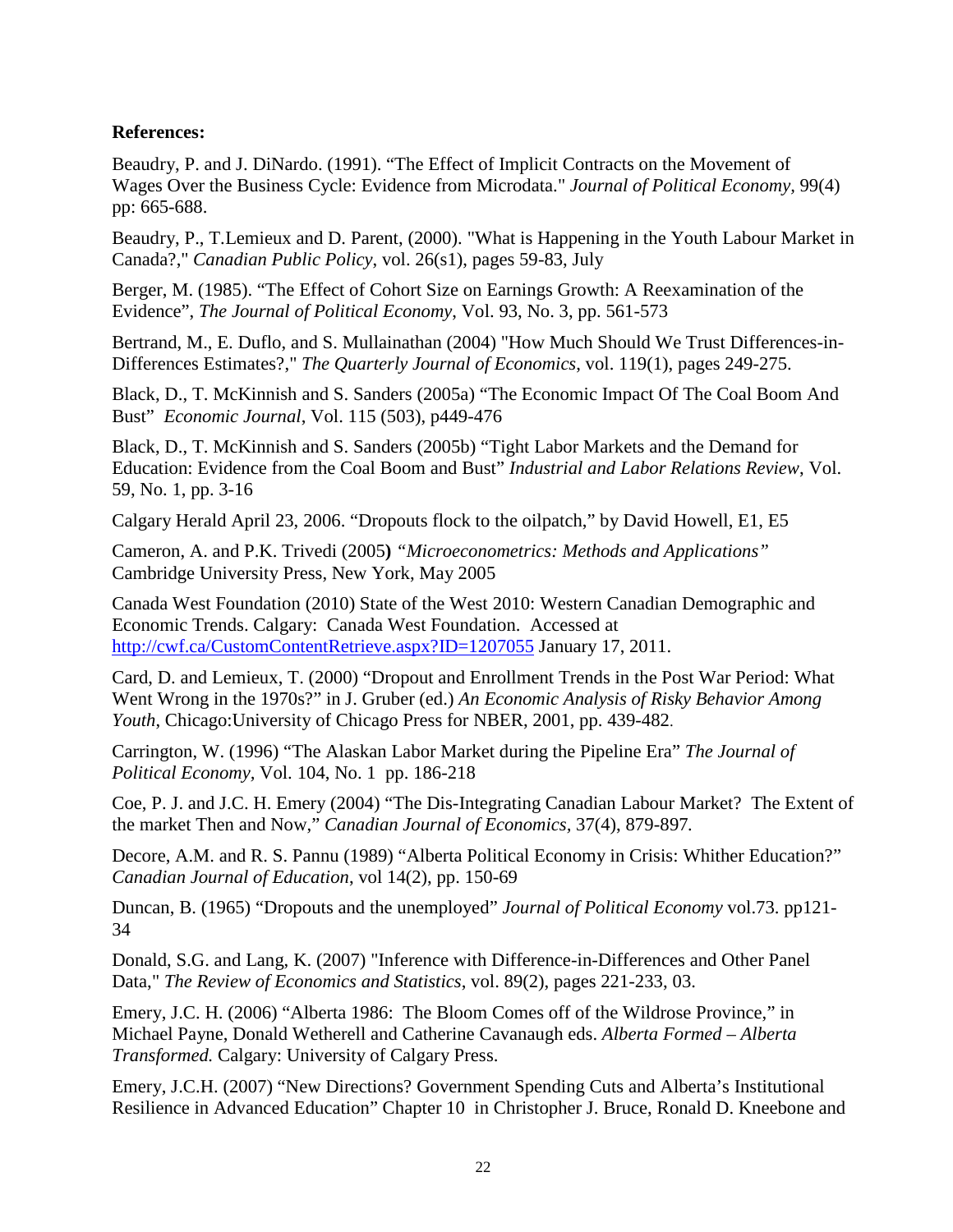Kenneth J. McKenzie eds., *A Government Reinvented: A Study of Alberta's Deficit Elimination Program* (Toronto: Oxford University Press, 1997).

Emery, J.C. H. and R. D. Kneebone (2008) "Socialists, Populists, Resources and the Divergent Development of Alberta and Saskatchewan," *Canadian Public Policy* 34(4), 419-440.

Emery, H., A. Ferrer and D. Green (2011) "Long term consequences of natural resource booms for human capital accumulation" *CLSRN* working paper n.74

Ferrer, A., D. Green and W.C. Riddell (2005) ["The Effect of Literacy on Immigrant Earnings,](http://ideas.repec.org/a/uwp/jhriss/v41y2006i2p380-410.html)" *[Journal of Human Resources](http://ideas.repec.org/s/uwp/jhriss.html)*, vol. 41(2), pp.380-410

Green, D. and W.C. Riddell (2003) "Literacy and earnings: an investigation of the interaction of cognitive and unobserved skills in earnings generation", *[Labour Economics](http://www.sciencedirect.com/science/journal/09275371)*, [Volume 10, Issue 2,](http://www.sciencedirect.com/science?_ob=PublicationURL&_tockey=%23TOC%236008%232003%23999899997%23408531%23FLA%23&_cdi=6008&_pubType=J&view=c&_auth=y&_acct=C000051253&_version=1&_urlVersion=0&_userid=1067480&md5=70b46d31e882a63616b0739d398b4da6) April 2003, Pages 165-184.

Goldin, C. and L.F. Katz. (1998) "The Shaping of Higher Education: The Formative Years in the United States, 1890 to 1940." *Journal of Economic Perspectives*, vol. 13(1), pages 37-62,

Globe and Mail, July 23. "Oil Boom Batters Alberta Graduation Rate" by Michael Valpy A1, A4

Gylfason, T., Tryggvi Thor Herbertsson, and Gylfi Zoega (1999), "A Mixed Blessing: Natural Resources and Economic Growth," *Macroeconomic Dynamics* 3, June, 204-225.

Gylfason, T. (2001) "Natural Resources, Education, and Economic Development," *European Economic Review*, 45. 847-859.

Mansell, R. and M. Percy (1990), "Strength in Adversity: A study of the Alberta Economy", Western Studies in Economic Policy #1, The University of Alberta Press.

Meng, X. and N. Qian (2009), "The Long Term Consequences of Famine on Survivors: Evidence from a Unique Natural Experiment Using China's Great Famine", *NBER Working Paper No. w14917*

Neumark, D. and W. Wascher (1996). "The Effects of Minimum Wages on Teenage Employment and Enrollment: Evidence from Matched CPS Surveys" In: S. Polachek (ed.): *Research in Labor Economics*, Vol. 15. Greenwich, Conn.: JAI Press, pp. 25-63..

Oreopoulos, P., "The Compelling Effects of Compulsory Schooling: Evidence from Canada", Canadian Journal of Economics 39 (1) (2006), 22–52.

Parent, D. (2006) Work While in High School in Canada: Its Labour Market and Educational Attainment" *Canadian Journal of Economics*, Vol.39, No. 4, November 2006: pp. 1125-1150.

Rees, D. and N. Mocan (1997) "Labor market conditions and the high school dropout rate: Evidence from New York State" *[Economics of Education Review](http://www.sciencedirect.com/science/journal/02727757)* [Volume 16, Issue 2,](http://www.sciencedirect.com/science?_ob=PublicationURL&_tockey=%23TOC%235921%231997%23999839997%2312408%23FLP%23&_cdi=5921&_pubType=J&view=c&_auth=y&_acct=C000051253&_version=1&_urlVersion=0&_userid=1067480&md5=aabd0d6216a654165673fe9b21901a43) April 1997, Pages 103-109

Rumberger, R.W. (1983) . "Dropping Out of High School: The Influence of Race, Sex, and Family Background", *American Educational Research Journal*, Vol. 20, No. 2, 199-220

Wooldridge, J.M. (2003). "Cluster-Sample Methods in Applied Econometrics," *American Economic Review Papers and Proceedings*, vol. 93(2), pages 133-138, May

Wooldridge, J. M. (2002) *Econometric analysis of cross section and panel data*. Cambridge, MA: MIT Press, 2002.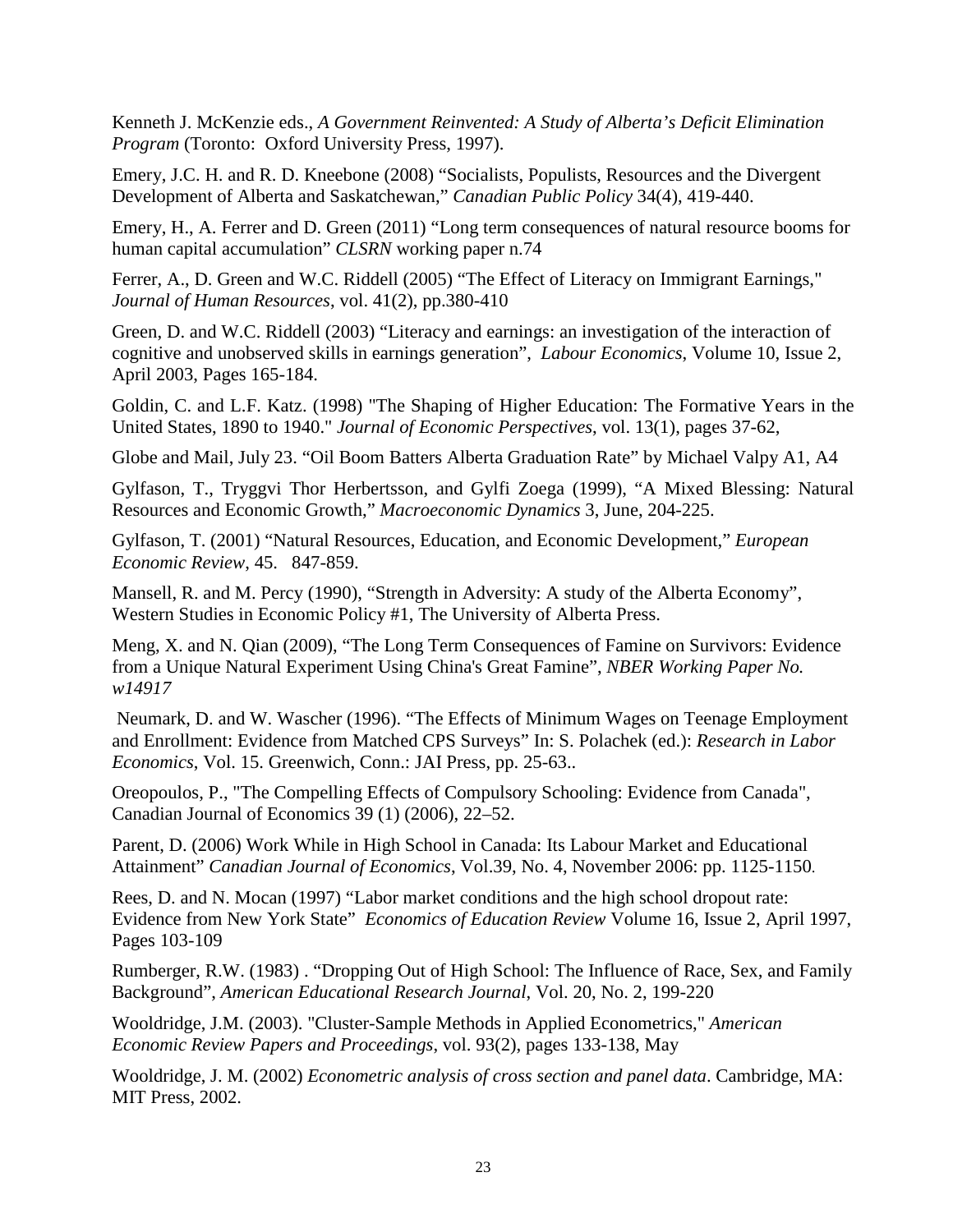|                                    |                        | <b>Male</b>              |        |                        | <b>Female</b>            |        |
|------------------------------------|------------------------|--------------------------|--------|------------------------|--------------------------|--------|
|                                    | $\mathbf{A}\mathbf{B}$ | <b>Rest of</b><br>Canada |        | $\mathbf{A}\mathbf{B}$ | <b>Rest of</b><br>Canada |        |
| <b>Less than HS</b>                | 24.9                   | 26.5                     |        | 20.9                   | 24.9                     | $\ast$ |
| <b>High School</b>                 | 19.1                   | 20.4                     |        | 25.2                   | 23.4                     |        |
| <b>Some PS</b>                     | 12.8                   | 9.0                      | $\ast$ | 10.9                   | 9.1                      |        |
| <b>Post Secondary</b>              | 43.2                   | 44.1                     |        | 42.9                   | 42.6                     |        |
| Non-University                     | 26.4                   | 21.3                     | $\ast$ | 17.3                   | 21.8                     | $\ast$ |
| University                         | 16.8                   | 22.8                     | $\ast$ | 25.6                   | 20.8                     | $\ast$ |
| <b>Bachelor</b>                    | 14.5                   | 16.3                     |        | 20.7                   | 17.1                     | $\ast$ |
| Graduate                           | 2.3                    | 6.5                      | $\ast$ | 5.0                    | 3.7                      |        |
| School Interruption <sup>(1)</sup> |                        |                          |        |                        |                          |        |
| Finished school late               | 54.0                   | 52.6                     |        | 47.6                   | 49.1                     |        |
| Did not finish Post Secondary      | 61.5                   | 53.9                     | $\ast$ | 54.2                   | 52.9                     |        |
| Literacy                           |                        |                          |        |                        |                          |        |
| <b>Average literacy</b>            | 289                    | 272                      | $\ast$ | 286                    | 264                      | $\ast$ |
| <b>Document literacy</b>           | 292                    | 274                      | $\ast$ | 289                    | 267                      | $\ast$ |
| P literacy                         | 287                    | 270                      | $\ast$ | 294                    | 273                      | $\ast$ |
| <b>Numeracy literacy</b>           | 286                    | 272                      | $\ast$ | 275                    | 253.7                    | $\ast$ |
| <b>Problem solving literacy</b>    | 281                    | 266                      | ∗      | 283                    | 263.7                    | $\ast$ |
| <b>Observations</b>                | 478                    | 9891                     |        | 565                    | 11847                    |        |

**Table 1. Mean school achievement by province of high school. IALS (2003)** 

## **Source:** Author's tabulations using the IALS

School interruption-completed Education indicates that the respondent completed the degree after the average age the degree would be completed if school was taken continuously (18 for high school, 21 for non university post secondary, 23 for BA and 25 for graduate degrees). School interruption-uncompleted Education includes those who did not finish a post secondary degree.

Indicates that the difference is statistically significant at 5%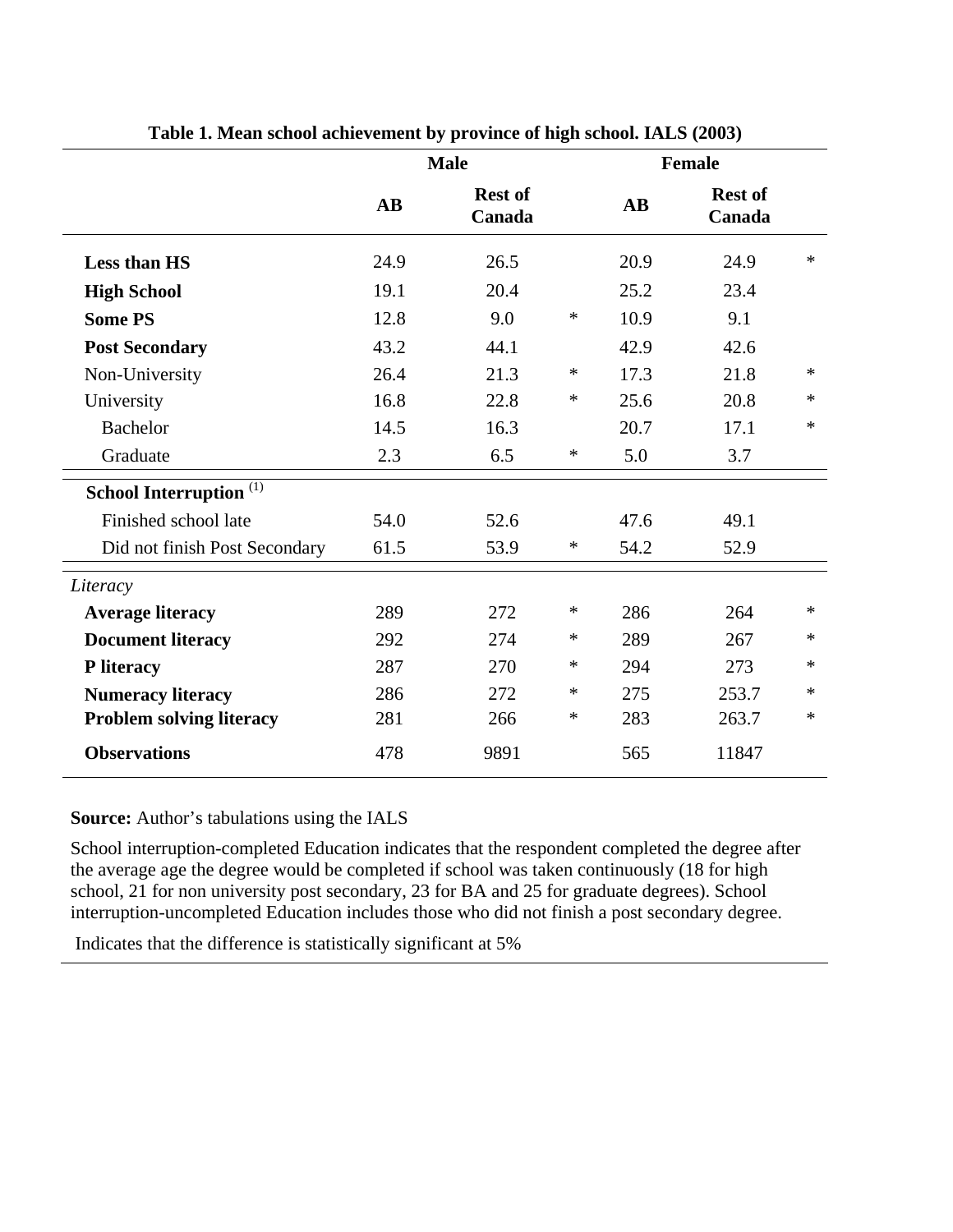|                                            | Males              |                     | Females           |                   |  |
|--------------------------------------------|--------------------|---------------------|-------------------|-------------------|--|
|                                            | (I)                | (II)                | (I)               | (II)              |  |
| Dependent variable <sup>(2)</sup>          |                    |                     |                   |                   |  |
| Less than HS                               | $-0.10$<br>(0.12)  | $-0.06$<br>(0.11)   | $-0.06$<br>(0.12) | $-0.02$<br>(0.10) |  |
| <b>High School</b>                         | $-0.09$<br>(0.06)  | $-0.07$<br>(0.08)   | $-0.03$<br>(0.11) | 0.04<br>(0.10)    |  |
| <b>Non University</b>                      | $0.21**$<br>(0.11) | $0.22***$<br>(0.10) | 0.20<br>(0.18)    | 0.18<br>(0.20)    |  |
| <b>University</b>                          | 0.11<br>(0.18)     | $-0.08$<br>(0.10)   | $-0.01$<br>(0.11) | $-0.08$<br>(0.14) |  |
| <b>Bachelor</b>                            | 0.12<br>(0.14)     | 0.06<br>(0.08)      | $-0.06$<br>(0.10) | $-0.13$<br>(0.11) |  |
| Graduate                                   | $-0.01$<br>(0.06)  | $-0.09**$<br>(0.04) | 0.04<br>(0.06)    | 0.06<br>(0.07)    |  |
| Interruption-Completed PS <sup>(3)</sup>   | 0.21               | 0.25                | $-0.14$           | $-0.11$           |  |
|                                            | (0.19)             | (0.21)              | (0.17)            | (0.18)            |  |
| Interruption-Uncompleted PS <sup>(3)</sup> | $0.46**$           | $0.42**$            | $-0.32$           | $-0.32$           |  |
|                                            | (0.24)             | (0.21)              | (0.25)            | (0.24)            |  |
| Literacy                                   | 24.81              | 15.74               | 9.56              | 1.88              |  |
|                                            | (26.31)            | (21.12)             | (35.05)           | (24.13)           |  |
| <b>Observations</b>                        | 16                 |                     |                   |                   |  |

# **Table 2. Effect of Oil Shock on education. Alberta v. the rest of Canada, IALS, 2003**

(2 step weighted least squared estimation. Robust standard errors in parenthesis) $<sup>1</sup>$ </sup>

(1) Data is aggregated at the cohort-province level. Estimated using 2 step weighted least squares, where the weights are the mean number of observations in the relevant cohort-province cell

 $^{(2)}$  Each row in column labeled (I) shows the coefficient of a difference in difference estimation of the effect of the boom (1961-1964) versus the pre-boom cohort (1953-1956), in Alberta versus the rest of Canada for the dependent variable listed in the first column. Column II adds indicators for foreign born, mother's post secondary education, and for whether the father worked when respondent was 16.

 ${}^{(3}$ School interruption-completed Education indicates that the respondent completed the degree after the average age the degree would be completed if school was taken continuously (18 for high school, 21 for non university post secondary, 23 for BA and 25 for graduate degrees). School interruption-uncompleted Education includes those who did not finish a post secondary degree

 (\*) Indicates the coefficient is significant at 15%, (\*\*) indicates the coefficient is significant at 10%, (\*\*\*) indicates the coefficient is significant at 5%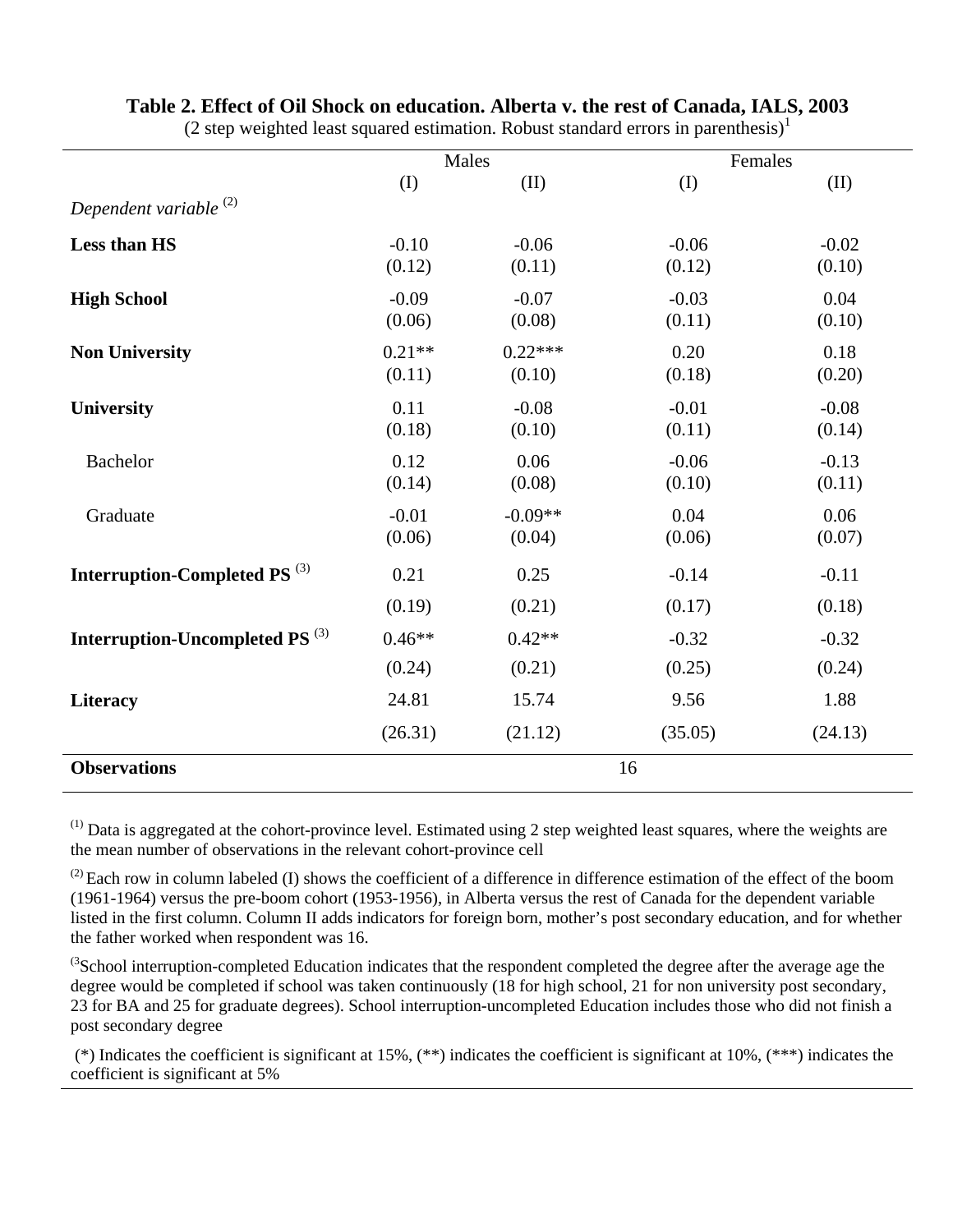|                                    |            | (2 sicp weighted icast squared estimation. Kobust I -values in parenthesis)<br>Low Skill |           | Medium skill |            | <b>High Skill</b> |
|------------------------------------|------------|------------------------------------------------------------------------------------------|-----------|--------------|------------|-------------------|
|                                    | HS dropout | High School                                                                              | 1 yr PS   | 2 yrs PS     | 3-4 yrs PS | University        |
| Pre boom (born 1953-1956)          |            |                                                                                          |           |              |            |                   |
| 1976 (20 -23)                      | $-0.04$    | $0.03**$                                                                                 | $0.01**$  | 0.01         | $-0.04**$  | 0.00              |
|                                    | (0.066)    | (0.000)                                                                                  | (0.002)   | (0.100)      | (0.001)    | (0.784)           |
| 1981 (25-28)                       | $-0.01$    | 0.00                                                                                     | $-0.01*$  | $-0.00$      | $-0.02$    | 0.00              |
|                                    | (0.645)    | (0.556)                                                                                  | (0.011)   | (0.452)      | (0.139)    | (0.653)           |
| 1986 (30-33)                       | $-0.01$    | $0.02*$                                                                                  | $-0.00$   | $0.02**$     | 0.00       | $-0.00$           |
|                                    | (0.522)    | (0.010)                                                                                  | (0.942)   | (0.006)      | (0.899)    | (0.686)           |
| <b>Early boom (born 1957-1960)</b> |            |                                                                                          |           |              |            |                   |
| 1976 (16-19)                       | 0.04       | $0.06**$                                                                                 | $0.01**$  | $-0.01*$     | $-0.05**$  | $-0.01$           |
|                                    | (0.061)    | (0.000)                                                                                  | (0.002)   | (0.021)      | (0.000)    | (0.490)           |
| 1981 (21-24)                       | $-0.01$    | $0.04**$                                                                                 | 0.00      | $-0.01$      | $-0.05**$  | $-0.01$           |
|                                    | (0.609)    | (0.000)                                                                                  | (0.734)   | (0.238)      | (0.000)    | (0.199)           |
| 1986 (26-29)                       | $-0.02$    | $0.01*$                                                                                  | $-0.00$   | $-0.01*$     | 0.01       | 0.01              |
|                                    | (0.252)    | (0.038)                                                                                  | (0.687)   | (0.047)      | (0.448)    | (0.414)           |
| 1991 (31-34)                       | $-0.00$    | 0.01                                                                                     | 0.01      | $-0.01$      | $-0.00$    | $-0.01$           |
|                                    | (0.830)    | (0.123)                                                                                  | (0.053)   | (0.321)      | (0.727)    | (0.470)           |
| <b>Boom</b> (born 1961-1964)       |            |                                                                                          |           |              |            |                   |
| 1981 (17-20)                       | $0.07**$   | $0.05**$                                                                                 | $-0.01$   | $-0.03**$    | $-0.05**$  | $-0.01$           |
|                                    | (0.002)    | (0.000)                                                                                  | (0.068)   | (0.000)      | (0.000)    | (0.422)           |
| 1986 (22-25)                       | 0.02       | $0.02**$                                                                                 | $-0.00$   | $-0.01$      | $-0.05**$  | $-0.02**$         |
|                                    | (0.254)    | (0.005)                                                                                  | (0.461)   | (0.088)      | (0.000)    | (0.010)           |
| 1991 (27-30)                       | $0.05*$    | $0.02**$                                                                                 | $-0.01**$ | $-0.01$      | $-0.02$    | $-0.02**$         |
|                                    | (0.021)    | (0.003)                                                                                  | (0.004)   | (0.278)      | (0.069)    | (0.005)           |
| 1996 (32-35)                       | 0.02       | 0.00                                                                                     | $-0.00$   | 0.00         | $-0.01$    | $-0.02*$          |
|                                    | (0.316)    | (0.644)                                                                                  | (0.734)   | (0.451)      | (0.469)    | (0.020)           |
| <b>Slow down (born 1965-1968)</b>  |            |                                                                                          |           |              |            |                   |
| 1986 (18-21)                       | 0.04       | $0.04**$                                                                                 | 0.00      | $-0.01*$     | $-0.06**$  | $-0.01$           |
|                                    | (0.072)    | (0.000)                                                                                  | (0.301)   | (0.036)      | (0.000)    | (0.311)           |
| 1991 (23-26)                       | 0.02       | $0.03**$                                                                                 | $-0.00$   | 0.01         | $-0.05**$  | $-0.03**$         |
|                                    | (0.341)    | (0.000)                                                                                  | (0.998)   | (0.205)      | (0.000)    | (0.004)           |
| 1996 (28-31)                       | 0.03       | $-0.01$                                                                                  | $-0.00$   | $-0.00$      | $-0.03*$   | $-0.01$           |
|                                    | (0.153)    | (0.190)                                                                                  | (0.600)   | (0.871)      | (0.020)    | (0.171)           |
| Collapse (born 1969-1972)          |            |                                                                                          |           |              |            |                   |
| 1991 (19-22)                       | 0.03       | $0.06**$                                                                                 | $0.01*$   | $-0.01$      | $-0.06**$  | $-0.03**$         |
|                                    | (0.125)    | (0.000)                                                                                  | (0.037)   | (0.079)      | (0.000)    | (0.003)           |
| 1996 (24-27)                       | $0.04*$    | $0.04**$                                                                                 | 0.00      | $-0.01*$     | $-0.05**$  | $-0.03**$         |
|                                    | (0.035)    | (0.000)                                                                                  | (0.808)   | (0.036)      | (0.000)    | (0.002)           |
| 2001 (29-32)                       | $0.05*$    | $0.03**$                                                                                 | $-0.00$   | $-0.01$      | $-0.03**$  | $-0.02$           |
|                                    | (0.018)    | (0.000)                                                                                  | (0.144)   | (0.054)      | (0.007)    | (0.059)           |
| Post oil shock (born 1973-1978)    |            |                                                                                          |           |              |            |                   |
| 1996 (18-23)                       | $0.08**$   | $0.05**$                                                                                 | $-0.01$   | $-0.03**$    | $-0.07**$  | $-0.03**$         |
|                                    | (0.001)    | (0.000)                                                                                  | (0.118)   | (0.000)      | (0.000)    | (0.004)           |
| 2001 (23-28)                       | $0.05*$    | $0.03**$                                                                                 | $-0.01*$  | 0.00         | $-0.07**$  | $-0.02*$          |
|                                    | (0.025)    | (0.000)                                                                                  | (0.034)   | (0.949)      | (0.000)    | (0.027)           |
| <b>Observations</b>                | 74         | 74                                                                                       | 74        | 74           | 74         | 74                |

| Table 3 a. Differences in MALE School Achievement. AB versus Rest of Canada (Census 1976-2001) |  |
|------------------------------------------------------------------------------------------------|--|
| $(2 \text{ step weighted least squared estimation. Robust P-values in parentheses})^T$         |  |

 $<sup>(1)</sup>$  Data is aggregated at the cohort-province-year level. Estimated using 2 step weighted least squares, where the weights are the</sup> mean number of observations in the relevant cohort-province-year cell.

\* significant at 10%; \*\* significant at 5%; \*\*\* significant at 1%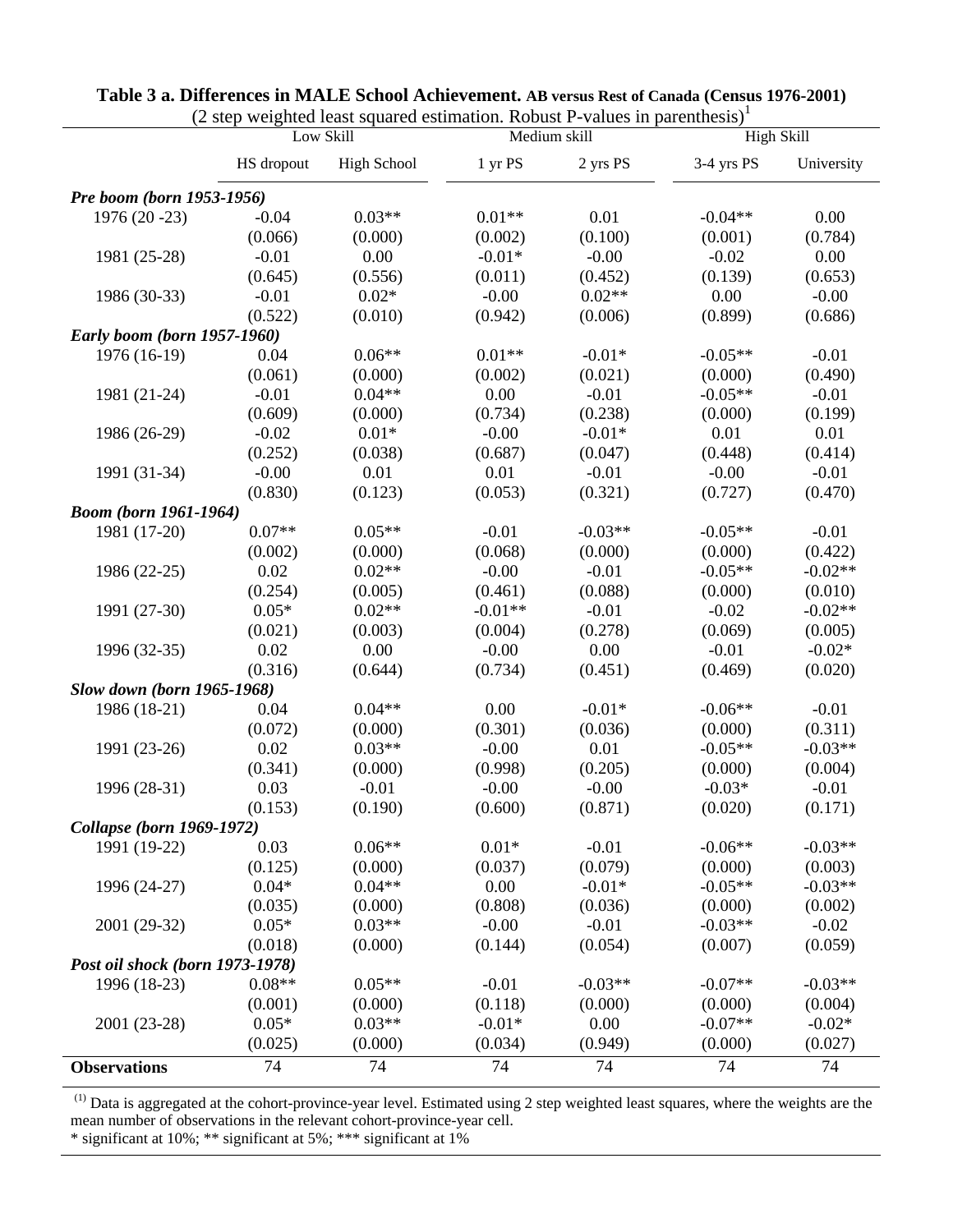|                                 |            | $(2)$ step weighted foust squared estimation. Hostast T values in parenthesis<br>Low Skill |          | Medium skill |            | <b>High Skill</b> |
|---------------------------------|------------|--------------------------------------------------------------------------------------------|----------|--------------|------------|-------------------|
|                                 | HS dropout | <b>High School</b>                                                                         | 1 yr PS  | 2 yrs PS     | 3-4 yrs PS | University        |
|                                 |            |                                                                                            |          |              |            |                   |
| Pre boom (born 1953-1956)       |            |                                                                                            |          |              |            |                   |
| 1976 (20 - 23)                  | $-0.02$    | $0.03*$                                                                                    | $-0.00$  | $-0.02**$    | 0.00       | $-0.02**$         |
|                                 | (0.359)    | (0.039)                                                                                    | (0.790)  | (0.003)      | (0.875)    | (0.002)           |
| 1981 (25-28)                    | 0.01       | 0.02                                                                                       | $-0.01$  | $-0.03**$    | $-0.01$    | $-0.00$           |
|                                 | (0.720)    | (0.117)                                                                                    | (0.453)  | (0.000)      | (0.532)    | (0.673)           |
| 1986 (30-33)                    | $-0.03$    | $0.03*$                                                                                    | $-0.01$  | $-0.01$      | $-0.01$    | 0.01              |
|                                 | (0.211)    | (0.044)                                                                                    | (0.651)  | (0.231)      | (0.353)    | (0.094)           |
| Early boom (born 1957-1960)     |            |                                                                                            |          |              |            |                   |
| 1976 (16-19)                    | 0.05       | $0.03*$                                                                                    | $-0.02$  | $-0.02*$     | 0.00       | $-0.02*$          |
|                                 | (0.061)    | (0.010)                                                                                    | (0.151)  | (0.013)      | (0.632)    | (0.015)           |
| 1981 (21-24)                    | 0.02       | $0.05**$                                                                                   | $-0.01$  | $-0.01$      | $-0.02$    | $-0.01$           |
|                                 | (0.327)    | (0.001)                                                                                    | (0.256)  | (0.059)      | (0.058)    | (0.150)           |
| 1986 (26-29)                    | 0.00       | $0.03*$                                                                                    | $-0.01$  | $-0.00$      | $-0.02$    | $-0.03**$         |
|                                 | (0.981)    | (0.042)                                                                                    | (0.243)  | (0.696)      | (0.053)    | (0.000)           |
| 1991 (31-34)                    | 0.01       | $0.04**$                                                                                   | $-0.00$  | $-0.01*$     | $-0.02$    | $-0.03**$         |
|                                 | (0.811)    | (0.004)                                                                                    | (0.674)  | (0.034)      | (0.074)    | (0.000)           |
| <b>Boom</b> (born 1961-1964)    |            |                                                                                            |          |              |            |                   |
| 1981 (17-20)                    | 0.04       | $0.07**$                                                                                   | $-0.03*$ | $-0.02**$    | $-0.01$    | $-0.01*$          |
|                                 | (0.090)    | (0.000)                                                                                    | (0.011)  | (0.002)      | (0.398)    | (0.033)           |
| 1986 (22-25)                    | 0.02       | $0.04**$                                                                                   | $-0.01$  | $-0.00$      | $-0.04**$  | $-0.03**$         |
|                                 | (0.298)    | (0.003)                                                                                    | (0.231)  | (0.698)      | (0.001)    | (0.000)           |
| 1991 (27-30)                    | 0.01       | $0.03*$                                                                                    | $-0.01$  | 0.00         | $-0.03**$  | $-0.02*$          |
|                                 | (0.552)    | (0.013)                                                                                    | (0.194)  | (0.561)      | (0.004)    | (0.019)           |
| 1996 (32-35)                    | 0.04       | 0.02                                                                                       | $-0.02$  | 0.01         | $-0.03**$  | $-0.02**$         |
|                                 | (0.081)    | (0.124)                                                                                    | (0.133)  | (0.060)      | (0.004)    | (0.001)           |
| Slow down (born 1965-1968)      |            |                                                                                            |          |              |            |                   |
| 1986 (18-21)                    | 0.04       | $0.03*$                                                                                    | $-0.01$  | $-0.02**$    | $-0.02$    | $-0.03**$         |
|                                 | (0.113)    | (0.044)                                                                                    | (0.589)  | (0.001)      | (0.066)    | (0.000)           |
| 1991 (23-26)                    | 0.03       | $0.03*$                                                                                    | 0.01     | $0.02**$     | $-0.05**$  | $-0.06**$         |
|                                 | (0.169)    | (0.047)                                                                                    | (0.442)  | (0.003)      | (0.000)    | (0.000)           |
| 1996 (28-31)                    | 0.03       | 0.02                                                                                       | $-0.00$  | $0.02**$     | $-0.03**$  | $-0.05**$         |
|                                 | (0.184)    | (0.156)                                                                                    | (0.817)  | (0.000)      | (0.008)    | (0.000)           |
| Collapse (born 1969-1972)       |            |                                                                                            |          |              |            |                   |
| 1991 (19-22)                    | 0.05       | $0.05**$                                                                                   | $-0.01$  | $-0.02**$    | $-0.03**$  | $-0.04**$         |
|                                 | (0.057)    | (0.001)                                                                                    | (0.332)  | (0.006)      | (0.002)    | (0.000)           |
| 1996 (24-27)                    | 0.04       | $0.03*$                                                                                    | $-0.00$  | 0.01         | $-0.03**$  | $-0.05**$         |
|                                 | (0.141)    | (0.010)                                                                                    | (0.884)  | (0.177)      | (0.003)    | (0.000)           |
| 2001 (29-32)                    | 0.02       | 0.02                                                                                       | $-0.00$  | 0.00         | $-0.04**$  | $-0.04**$         |
|                                 | (0.321)    | (0.087)                                                                                    | (0.880)  | (0.463)      | (0.000)    | (0.000)           |
| Post oil shock (born 1973-1978) |            |                                                                                            |          |              |            |                   |
| 1996 (18-23)                    | $0.06*$    | $0.06**$                                                                                   | $-0.01$  | $-0.01*$     | $-0.03**$  | $-0.04**$         |
|                                 | (0.014)    | (0.000)                                                                                    | (0.337)  | (0.020)      | (0.006)    | (0.000)           |
| 2001 (23-28)                    | $0.06*$    | $0.04**$                                                                                   | $-0.00$  | $-0.02*$     | $-0.05**$  | $-0.06**$         |
|                                 | (0.015)    | (0.002)                                                                                    | (0.828)  | (0.013)      | (0.000)    | (0.000)           |
| <b>Observations</b>             | 74         | 74                                                                                         | 74       | 74           | 74         | 74                |

#### **Table 3 b. Differences in FEMALE School Achievement. AB versus Rest of Canada (Census 1976-2001)** (2 step weighted least squared estimation. Robust P-values in parenthesis)<sup>1</sup>

 $<sup>(1)</sup>$  Data is aggregated at the cohort-province-year level. Estimated using 2 step weighted least squares, where the weights are</sup> the mean number of observations in the relevant cohort-province-year cell.

\* significant at 10%; \*\* significant at 5%; \*\*\* significant at 1%

l,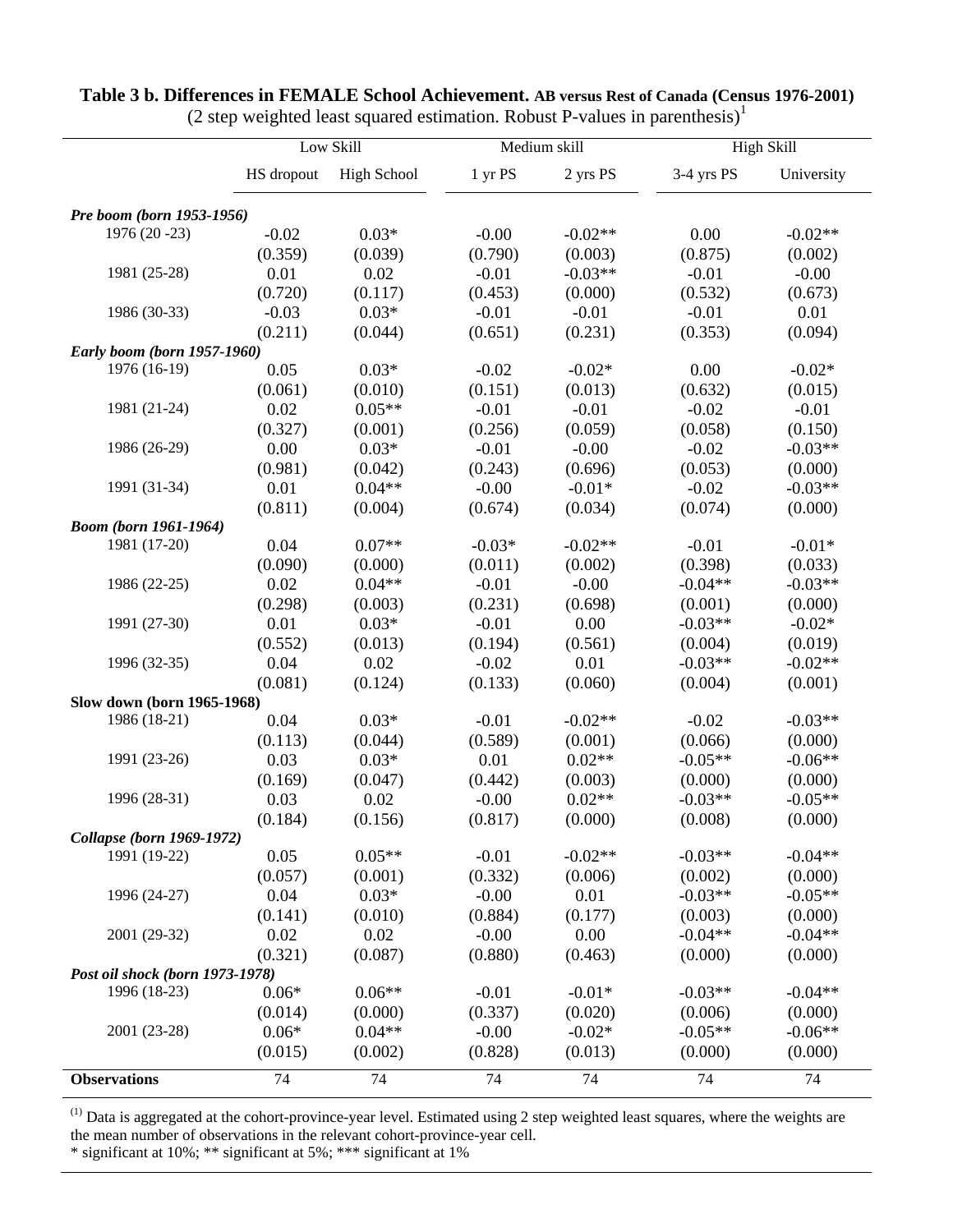



Source: Author's calculations using Historical Statistics of Canada, Series Q20



![](_page_27_Figure_4.jpeg)

Saskatchewan, Alberta, and Ontario (1992 dollars)

**Sources:** Capital Expenditures, Total Private Investment, 1963-1990: CANSIM v50545, v50326, v49778. Capital Expenditures, Private, 1991-2004: CANSIM v759375, v759368, v759354. Population: CANSIM v469503, v469188, v468558. Consumer Price Index, all-items, Canada: CANSIM v737344**.**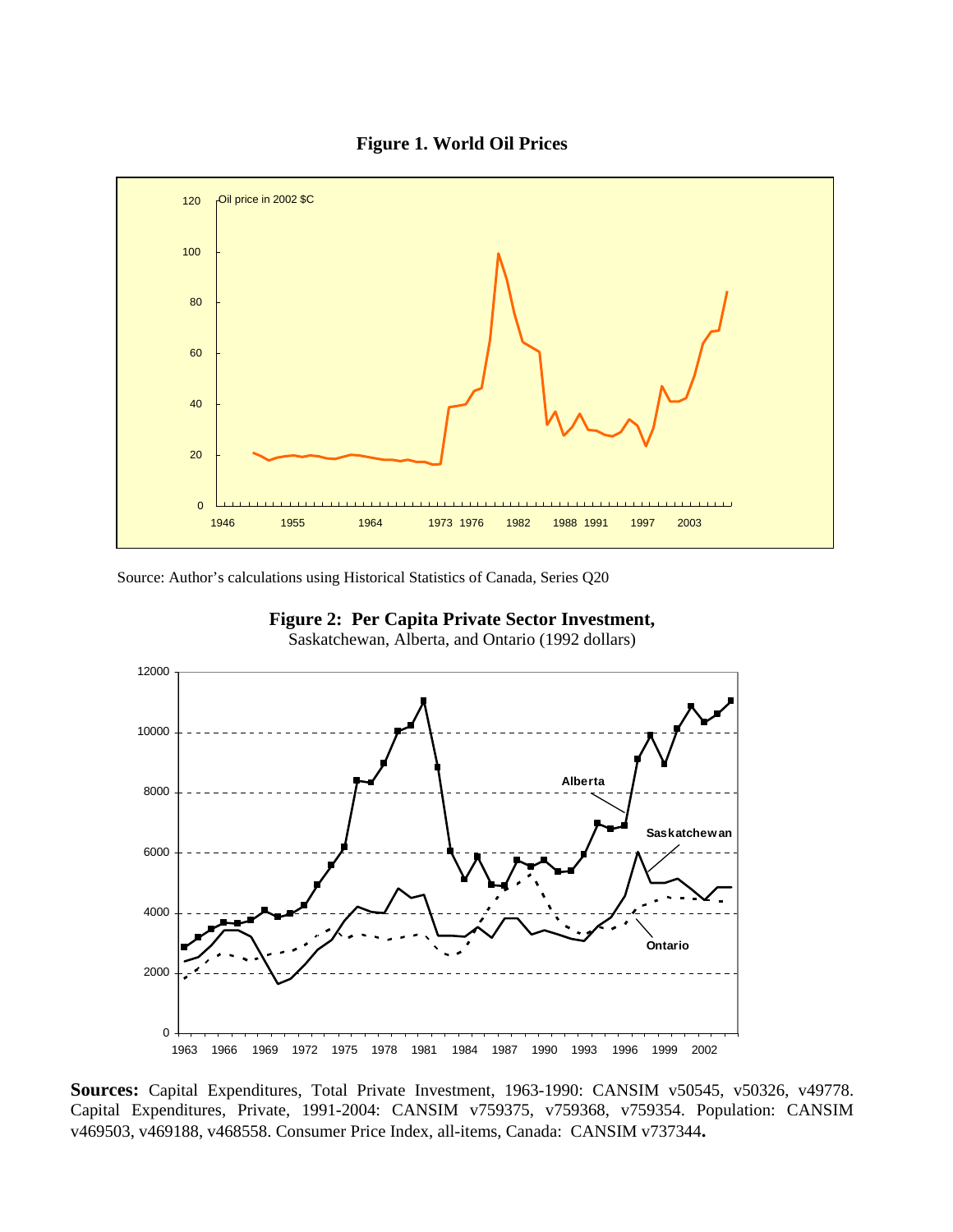![](_page_28_Figure_0.jpeg)

**Figure 3. Employment rates by Province 1976-1992** 

![](_page_28_Figure_2.jpeg)

Source: CANSIM series v2461476.. v2467987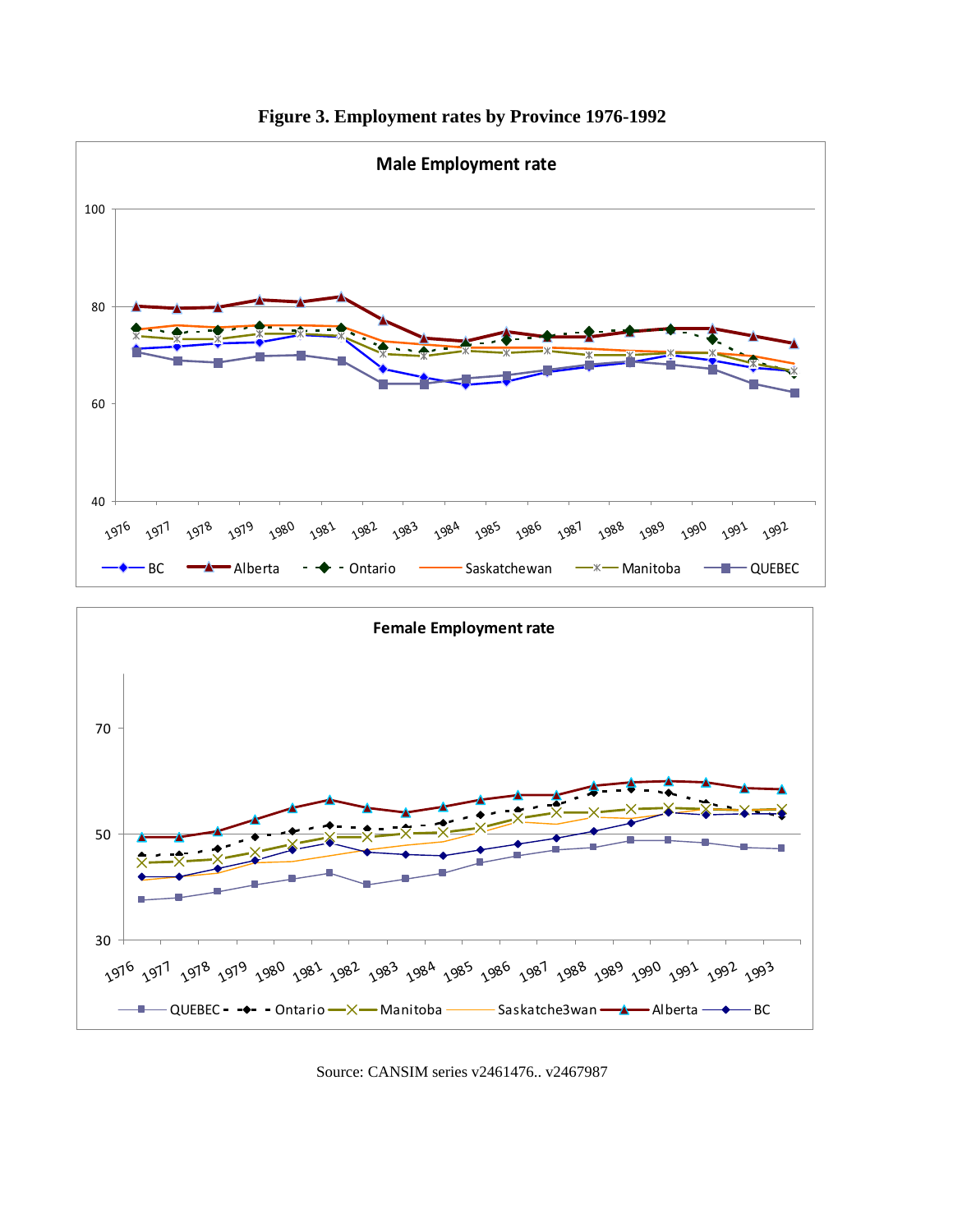![](_page_29_Figure_0.jpeg)

**Figure 4: Personal Income Per Capita Relative the Canadian Average, 1946-2004** 

**Source:** Provincial incomes are divided by the value of Canada in a given year. (Sources: Personal Income Per Person 1946-1980, Average Personal Income: *Economic Reference Tables* (1991), Published by Government of Canada, Department of Finance (Table 16). Personal Incomes Per Person 1981-2004 from Cansim Table 3840013; Canada, CANSIM II SERIES V691802, Manitoba, CANSIM II SERIES V691963, Saskatchewan, CANSIM II SERIES V691986, Alberta, CANSIM II SERIES V692009)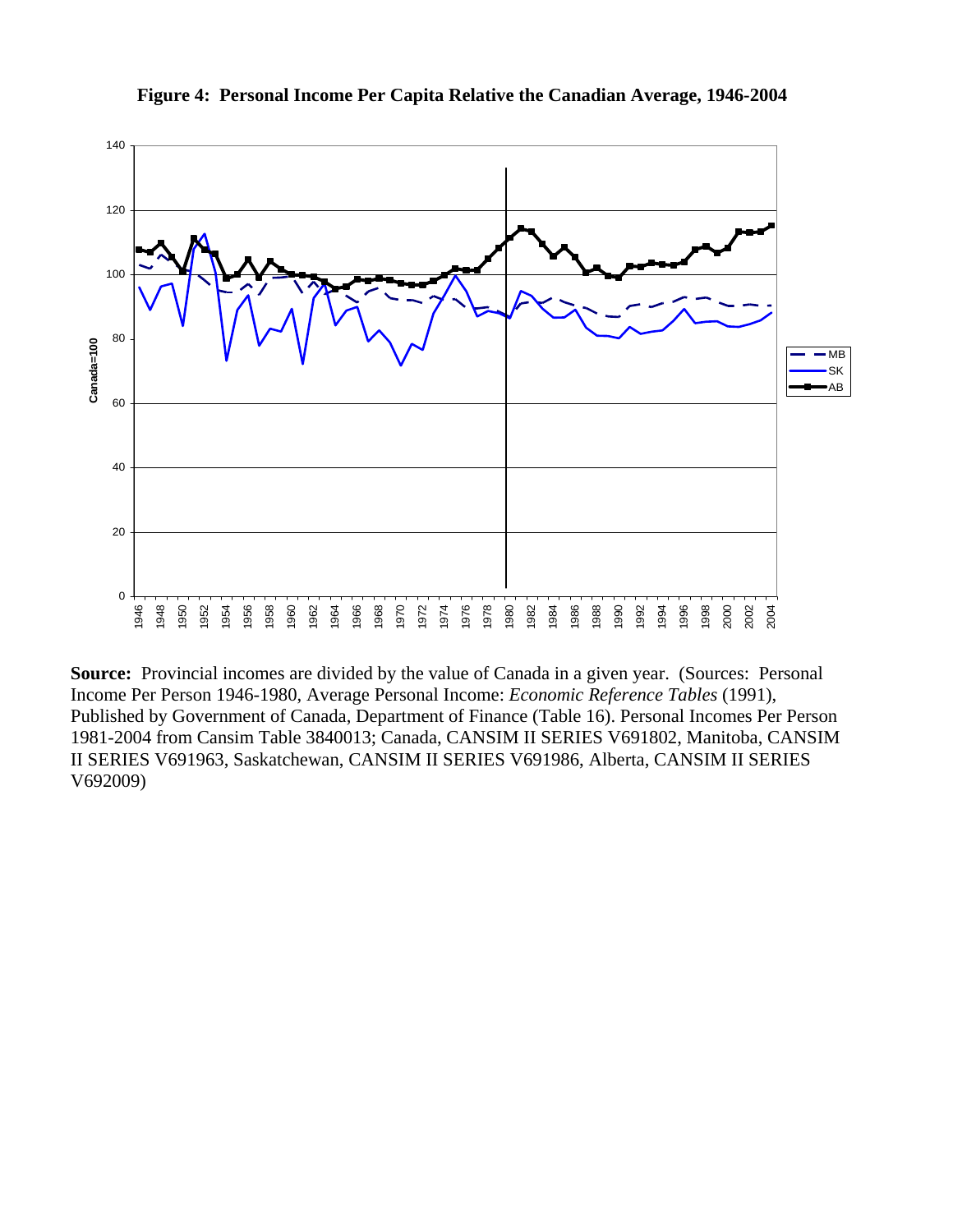![](_page_30_Figure_0.jpeg)

**Figure 5. Percentage of individuals 17-24 years old not enrolled in a post-secondary program** 

Source: Labour Force Survey (1976-2006)

**Figure 6. Oil Prices and the Enrolment Gap (**Alberta vs the rest of Canada**)** 

![](_page_30_Figure_4.jpeg)

Author's calculation using the Labor Force Survey and Historical Statistics of Canada, Series Q20. RoC includes Ontario, Manitoba, Saskatchewan and BC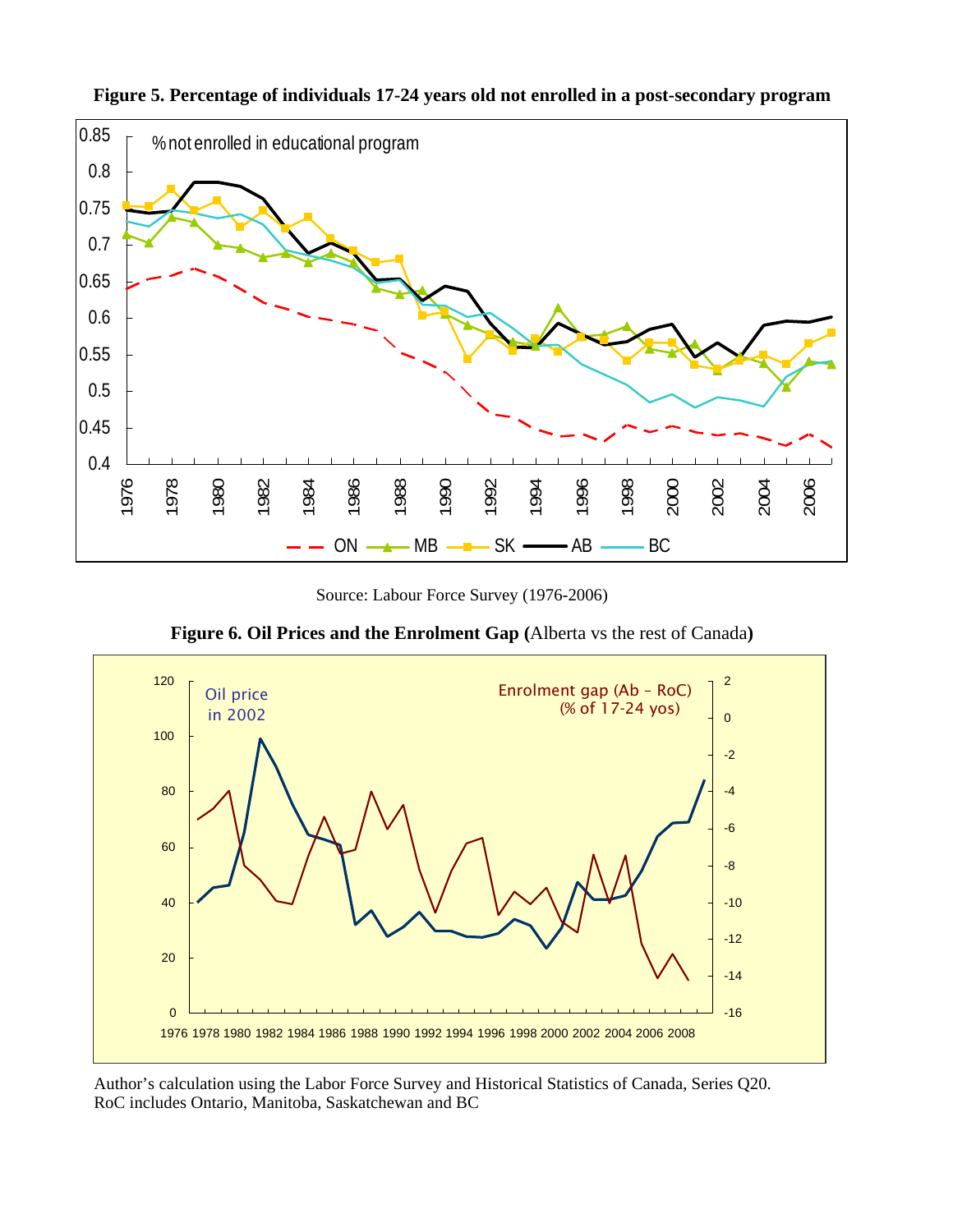# **Figure 7a Distribution of Age at Graduation of post secondary degrees (except graduate degrees).**  Males in Alberta

![](_page_31_Figure_1.jpeg)

**Figure 7b Distribution of Age at Graduation of Post secondary degrees (except graduate degrees).**  Males in the rest of Canada**.** 

![](_page_31_Figure_3.jpeg)

**Source:** Authors calculations using the IALS. The 50 point estimate Epanechnikov kernel function with optimal width is used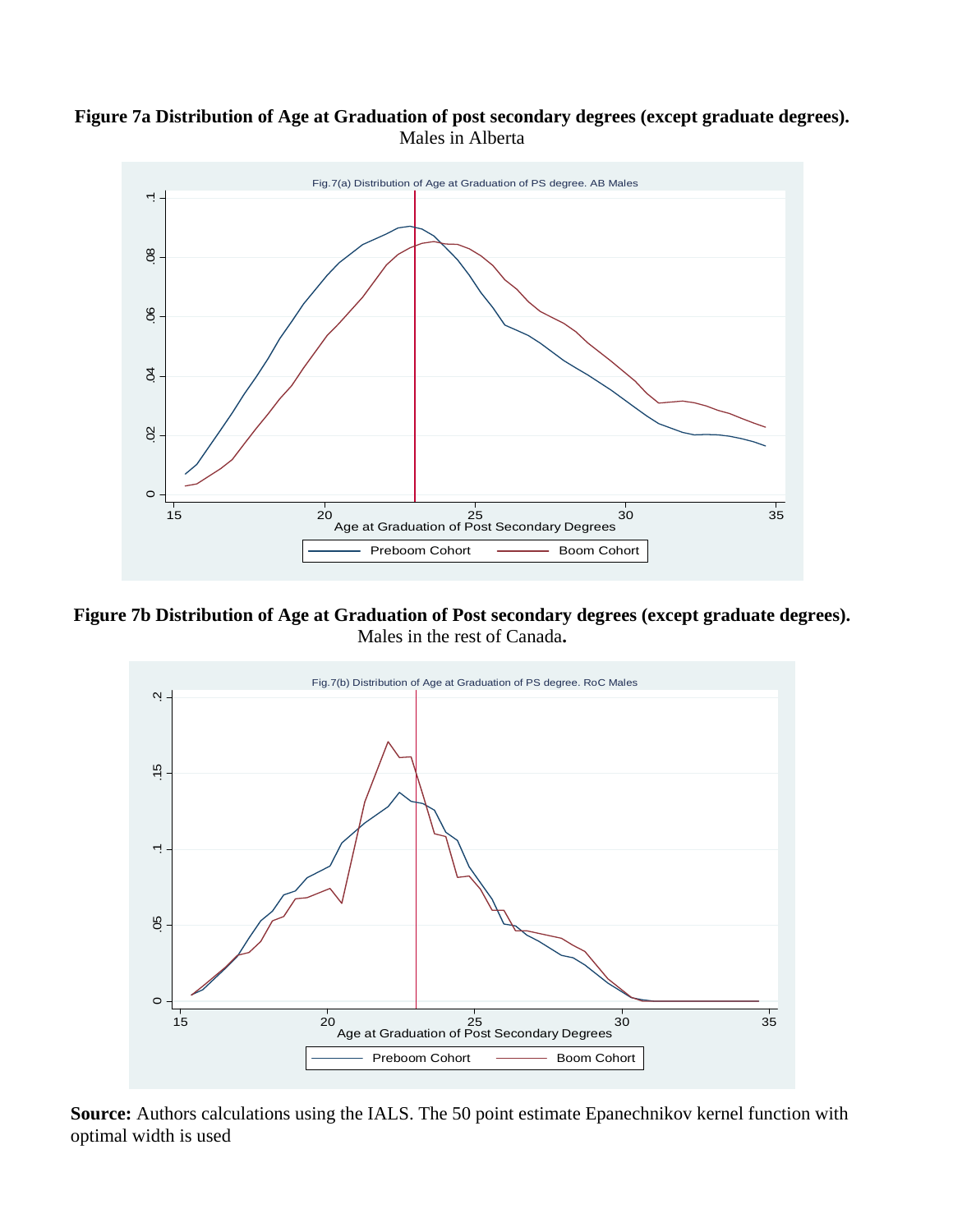# **Appendix**

 $\overline{\phantom{a}}$ 

|                                                                  | <b>IALS</b><br>2003 | <b>CENSUS</b> |
|------------------------------------------------------------------|---------------------|---------------|
|                                                                  |                     | 2001          |
| <b>Less than High School</b>                                     | 5,841.71            | 87,092        |
| $\%$                                                             | 25.36               | 24.65         |
| <b>High School</b>                                               | 7,172.32            | 94,610        |
| $\%$                                                             | 31.13               | 29.39         |
| <b>Non university-Postsecondary</b>                              | 4,941.55            | 80,993        |
| $\%$                                                             | 21.45               | 22.93         |
| Postsecondary $(>1 \text{ yr})$                                  |                     | 26,759        |
| $\%$                                                             |                     | 7.57          |
| Postsecondary (2 yrs)                                            |                     | 25,531        |
| $\%$                                                             |                     | 7.23          |
| Postsecondary $(3 + yrs)$                                        |                     | 28,703        |
| $\%$                                                             |                     | 8.12          |
| <b>University</b>                                                | 5,082.42            | 80,423        |
| $\%$                                                             | 22.06               | 22.76         |
| <b>Total</b>                                                     | 23,038              | 353,294       |
| <b>Source:</b> Authors tabulations using the Census and the IALS |                     |               |

**Appendix Table 1. Comparison of Educational Achievement between Census and IALS** 

# **Appendix Table 2. Fraction of Alberta born residing in Alberta**

|                | All  | $0-18$ | $19 - 24$ | $25 - 35$ |
|----------------|------|--------|-----------|-----------|
| Year           |      |        |           |           |
| 1971           | 0.80 | 0.87   |           | 0.77      |
| 1981           | 0.78 | 0.84   | 0.84      | 0.77      |
| 1986           | 0.78 | 0.84   | 0.84      | 0.79      |
| 1991           | 0.78 | 0.86   | 0.84      | 0.78      |
| 1996           | 0.78 | 0.82   | 0.83      | 0.79      |
| 2001           | 0.79 | 0.83   | 0.83      | 0.81      |
| <b>Overall</b> | 0.79 | 0.85   | 0.85      | 0.79      |

Authors'tabulation using Census (1971-2001)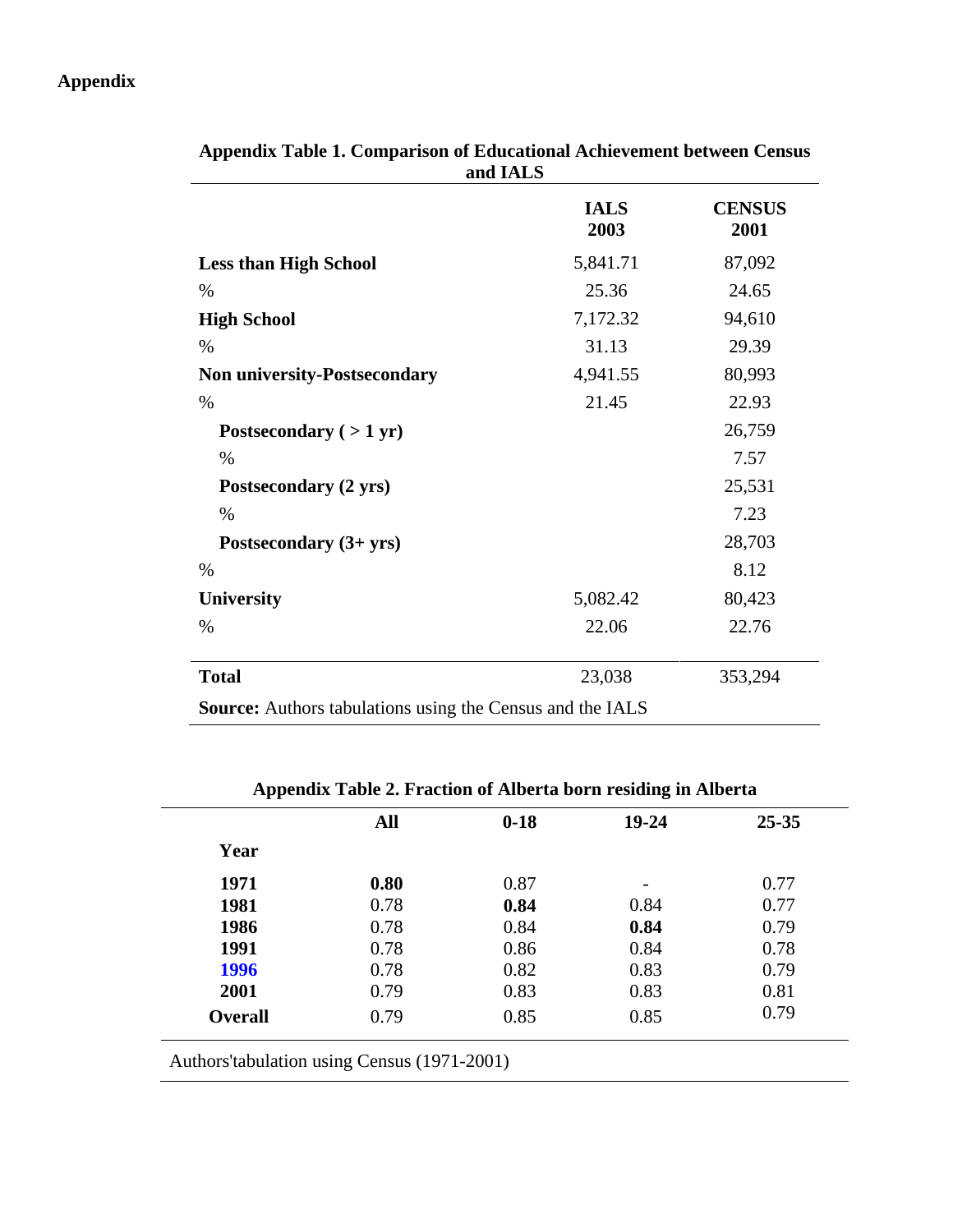|                                       | Province of High School |       |           |          |       |           |       |
|---------------------------------------|-------------------------|-------|-----------|----------|-------|-----------|-------|
|                                       | <b>Atlantic</b>         | QB    | <b>ON</b> | Prairies | AB    | <b>BC</b> | Total |
| Province of birth                     |                         |       |           |          |       |           |       |
| Atlantic                              | 93.5                    | 0.6   | 1.2       | 0.8      | 1.4   | 1.3       | 8.47  |
| QB                                    | 1.3                     | 97.4  | 2.5       | 0.5      | 0.8   | 0.7       | 22.38 |
| <b>ON</b>                             | 3.3                     | 1.3   | 91.8      | 2.6      | 2.6   | 3.8       | 24.07 |
| Prairies                              | 0.7                     | 0.6   | 1.5       | 92.7     | 7.9   | 6.7       | 8.88  |
| AB                                    | 0.8                     | 0.1   | 1.6       | 2.4      | 83.3  | 8.3       | 6.57  |
| <b>BC</b>                             | 0.3                     | 0.1   | 1.5       | 1.00     | 3.7   | 78.6      | 6.74  |
|                                       | 100.0                   | 100.0 | 100.0     | 100.0    | 100.0 | 100.0     | 100.0 |
| Authors' tabulation using IALS (2003) |                         |       |           |          |       |           |       |

| Appendix Table 3. Mobility between Province of Birth and province of High School (2003) |  |  |  |
|-----------------------------------------------------------------------------------------|--|--|--|
|                                                                                         |  |  |  |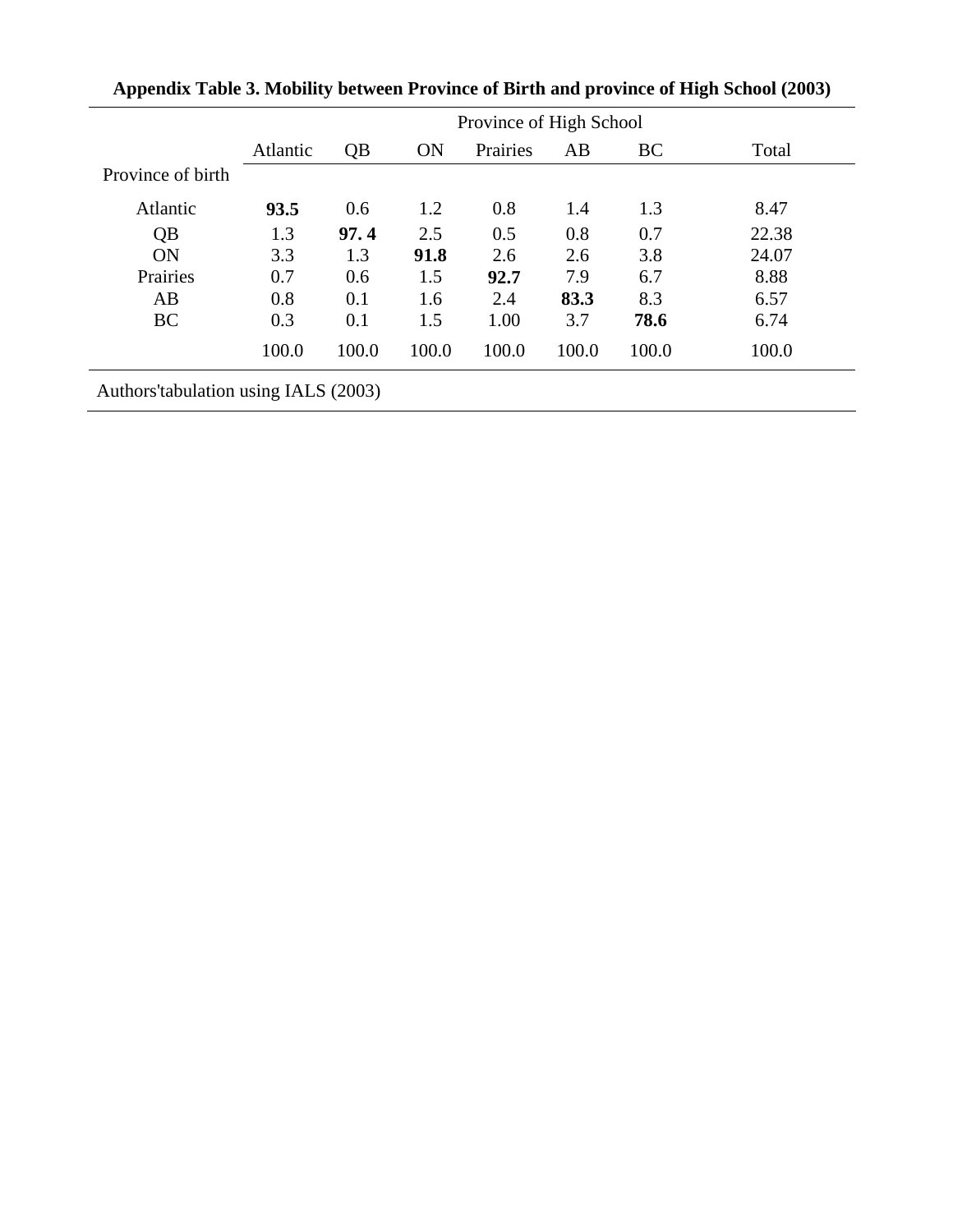## **Table 4. Long run Effect on Weekly Earning. Males (IALS,2003)**

|                                   | $(I)$ Age    | (II) Skill  |
|-----------------------------------|--------------|-------------|
| Model <sup><math>(2)</math></sup> |              |             |
| 1. Basic                          | $-0.050$     | $-0.067$    |
|                                   | (0.279)      | (0.302)     |
| 2. Selection                      | $-0.028$     | $-0.069$    |
|                                   | (0.289)      | (0.295)     |
| Probability of positive earnings  |              |             |
| Presence of others in household   | $-0.045$ *** | $-0.035$ ** |
|                                   | (0.017)      | (0.015)     |
| Presence of child 0-5             | $-0.008$     | $0.144***$  |
|                                   | (0.018)      | (0.016)     |
| Presence of child 6-12            | $-0.037**$   | $0.153$ *** |
|                                   | (0.019)      | (0.016)     |
| Inverse Mills ratio               | $-3.085***$  | $-0.647**$  |
|                                   | (1.209)      | (0.308)     |
| Observations                      | 16           | 16          |

(2 step weighted least squared estimation. Robust standard errors in parenthesis)<sup>1</sup>

 $(1)$  Data is aggregated at the cohort-province level. Estimated using 2 step weighted least squares, where the weights are the man number of observations in the relevant cohort-province cell

(2) Column labeled (I) shows the coefficient of a difference in difference estimation of the effect of the boom (1961-1964) versus the pre-boom cohort (1953-1956), in Alberta versus the rest of Canada, controlling for age and age squared. In addition:

1.Includes, in the first step of the estimation, controls for province of residence and immigrant status

2.Includes, in the first step of the estimation, the inverse Mills ratio from a probit estimation of positive earnings where family background variables (presence of children, age of youngest child and presence of other household members) are used as exclusion restriction

Column II replaces age and age squared with skill controls (experience, experience squared and educational attainment indicators)

(\*\*) indicates significance at 10%, (\*\*\*) indicates significance at 5%